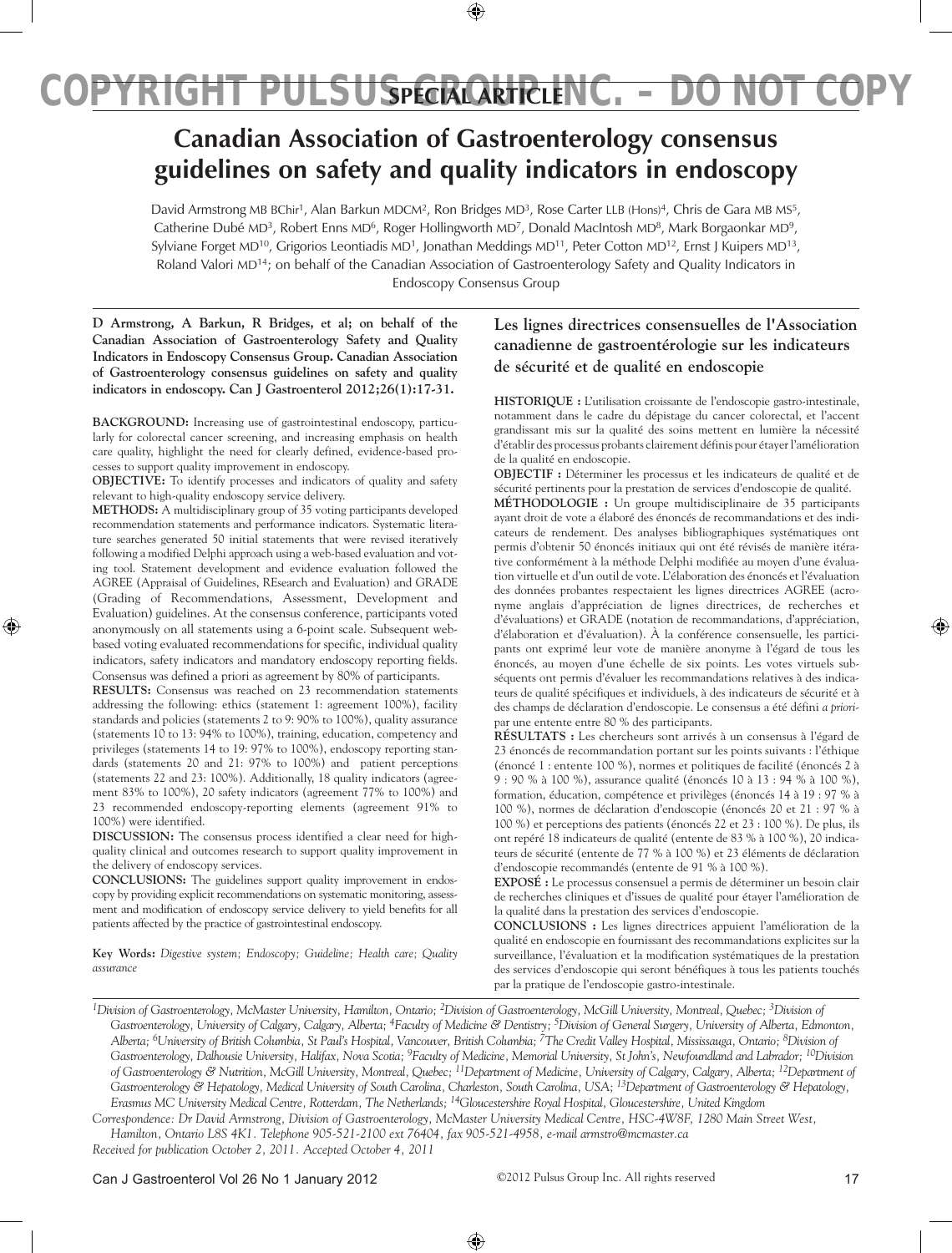Quality in digestive endoscopy has been central to the emphasis on quality care in gastroenterology worldwide. Publications, both in the gastroenterological and surgical literature, have primarily addressed issues of procedural and technical quality and of procedural and process safety (1-8). However, recognition of the need for greater patient focus in health care has led to greater interest in patient access to procedures, in the appropriateness and timeliness of procedures, and in patient comfort and satisfaction.

Guidelines or position statements on various aspects of quality indicators, safety indicators and credentialing for endoscopy have been developed by the British Society of Gastroenterology (BSG) (1), the American Society for Gastrointestinal Endoscopy and the American College of Gastroenterology (2,4), the *Organisation Mondiale d'Endoscopie Digestive*/World Organisation of Digestive Endoscopy (OMGE/OMED) (3), the International Agency for Research in Cancer (9) and the Canadian Association of Gastroenterology (CAG) (5-8). However, these guidelines are all procedure-based and, while they are very important, they either do not address patient needs or do not provide a framework for adoption in the overall context of endoscopy services.

The Global Rating Scale (GRS) was developed from the patients' perspective as a quality improvement tool relevant to the entirety of endoscopy service delivery (10); it was based on quality and safety indicators developed by the BSG (1) and was designed for the English National Health Service in the context of a nascent colorectal cancer screening program. The GRS has been credited with a marked improvement in the quality and availability of endoscopy services in England, and has been adopted in other parts of the United Kingdom. However, although the general principles of the GRS are broadly applicable, specific elements of the GRS and the associated BSG quality and safety indicators are not, necessarily, directly applicable to other health care systems. The development and implementation of endoscopy quality guidelines relevant to different jurisdictions should be based on the needs of the patients and the realities of clinical practice evaluated by providers and users familiar with the relevant health care environment.

# **Aims**

The primary aim in developing the present consensus guidelines was to identify processes and indicators relevant to the provision of highquality endoscopy services and to achieve consensus on broadly applicable standards and key indicators that will support continuing quality improvement for endoscopy services across many jurisdictions (1,10). The literature review and guideline development addressed only the most commonly performed endoscopic procedures: esophagogastroduodenoscopy and colonoscopy. However, the principal issues addressed in this process are also applicable to more specialized endoscopic procedures, although specific indicators relevant to these procedures fall beyond of the scope of the current project.

### **Methods**

# **Initial stages and identification of the consensus group**

The guideline development process was performed in accordance with the Appraisal of Guidelines, REsearch and Evaluation (AGREE) guidelines (Figure 1) (11).

The goals of the consensus process were defined by the steering committee (DA, AB, RB, RC, CD, RE, CG, RH and DM) and endorsed by the CAG. The voting participants, invited by the steering committee, were selected to ensure multidisciplinary expert input from gastroenterologists, surgeons, nurses and administrators, as well as individuals with expertise in endoscopy, colorectal cancer screening, quality and patient safety (Appendix); two participants (MB and SF) joined the steering group as leads to two of the working groups. Four international experts (BP, PC, EK and RV) and a nonvoting moderator (JM) were also invited. No patients participated; however, consensus participants were provided with a summary of focus-group sessions conducted in a multicentre, qualitative research study that identified patient-derived quality indicators for endoscopy services.

### **Systematic literature searches**

Systematic literature searches of PubMed were performed using the search terms: "colonoscopy", "quality of healthcare", "quality control", "colorectal neoplasms", "rectal neoplasms", "adenomatous polyps", "colonic polyps", "intestinal polyps", "digestive system neoplasms", "diagnosis", "diagnostic errors/adverse effects", "diagnostic errors/standards", "safety", "mortality", "complications" and "adverse events". Searches were limited to articles published in English since 1990. Case reports were excluded. Additional searches (using the same search terms) were used to identify relevant abstracts from Digestive Disease Week 2007, 2008 and 2009, and United European Gastroenterology Week 2007 and 2008.

These searches identified 2475 articles. The citations and abstracts were assigned in batches to pairs of assessors from the steering committee; a dedicated, purpose-designed, online voting system was used to identify relevant articles on the basis of the article title and abstract. All conflicts were resolved by consensus. After two rounds of reviewing, 817 references were retained and the complete articles were uploaded to an online literature review site, used by the steering committee to develop draft statements. Additional literature searches were conducted during the statement development process, as needed.

# **Development of statements and iterative voting process**

Fifty initial statements were developed, based on the literature review, analysis of the GRS and input from the steering committee; these were intended to be broad in nature rather than highly specific and they were used as a framework for continued development. An online system enabled the 35 voting participants (Table 1) to engage in three rounds of votes during the development process. At each voting round, participants voted on the importance and content of all statements using a 6-point scale ('disagree strongly', 'disagree with major reservation', 'disagree with minor reservation', 'agree with major reservation', 'agree with minor reservation' and 'agree strongly') and commented on the wording and validity of the statements. Results were compiled by the CAG to ensure voter anonymity.

**Round 1 vote:** Using the 6-point scale, participants rated the extent to which they agreed that each of the 50 initial statements was important and relevant to the quality or safety of endoscopy. After reviewing the results of this round of voting, the steering committee reduced the number of statements to 22 and made iterative changes to the remaining statements to incorporate participants' comments.

**Round 2 vote:** Participants voted to indicate the extent of their agreement with each of the 22 statements using the 6-point scale. After this round of voting, the 22 statements were assigned to nine working groups for further refinement and development of the evidence base before a third round of voting. The nine working groups were convened to address the following topics: quality indicators, safety indicators, endoscopy reporting standards, ethics, credentialing, quality assurance legislation, GRS development, patient perceptions of endoscopy quality and guideline dissemination. The conclusions of the working groups were then reported back to the steering committee.

**Round 3 vote:** Participants again voted to indicate the extent of their agreement with each of the statements, using the 6-point scale. After the third round of voting, the statements were revised and two additional statements were added. The resulting 24 statements were reviewed by the working groups, who allocated relevant references to each statement to enable evidence grading.

### **Grading of evidence**

Evidence grading was performed by two independent evaluators (GL and KK) using a modified Grading of Recommendation Assessment, Development and Evaluation (GRADE) process (Table 2) (12). This process involved two steps: assessment of the methodological quality of individual studies and assessment of the overall level of evidence behind each statement. Each step was performed independently by the two evaluators and disagreements were resolved by consensus.

The overall level of evidence across studies for each statement was assessed using a Summary of Findings table (13). The GRADE system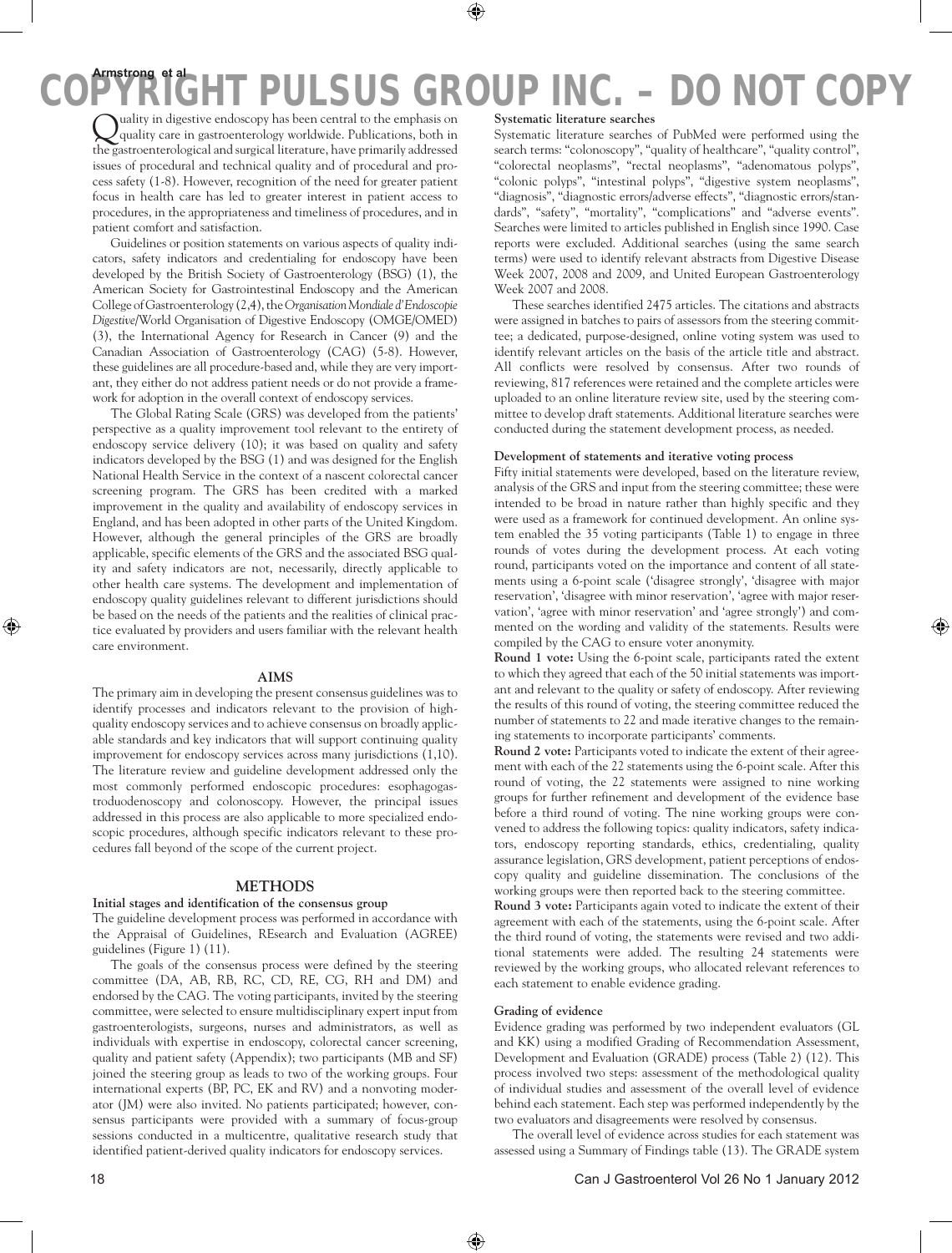

**Figure 1)** *Guideline development process*

classifies the quality of evidence into one of four levels – high, moderate, low or very low. Evidence based on randomized controlled trials begins as high-quality evidence, but may be decreased due to study limitations (identified through the risk of bias evaluation), inconsistency (heterogeneity), indirectness, imprecision or other considerations such as reporting bias. Evidence based on case-control or cohort studies starts as low-quality evidence, but may be further decreased (for the same reasons as for randomized controlled trials) or increased if the magnitude of the treatment effect is very large, if there is evidence of a dose-response relationship or if all plausible biases would decrease the magnitude of an apparent treatment effect (12). The grading was subsequently reviewed and approved by all consensus members.

### **Consensus meeting and final voting**

At the three-day consensus meeting, held in June 2010, each section was introduced by a member of the relevant working group who summarized the relevant literature and key issues. Each statement was subsequently discussed by the consensus group under the direction of the nonvoting moderator. A statement about withdrawal of consent was incorporated into a more general statement on consent (statement 1). Thus, the final vote included 23 statements.

Following discussion, all voting participants used electronic keypads to record two separate anonymous votes on each statement. The first vote asked whether participants believed the statement should be implemented, and the second asked the extent to which they agreed with the overall recommendation for implementation (Table 2). In voting on the strength of recommendation, participants were asked to consider desirable and undesirable effects, patient values and preferences, the quality of the evidence and the judicious use of resources (12).

After the meeting, voting participants used the online system to identify specific, individual quality indicators, safety indicators and mandatory endoscopy reporting fields that they would recommend, again using a six-point scale for each item: 'disagree strongly', 'disagree moderately', 'disagree slightly', 'agree slightly', 'agree moderately' and 'agree strongly'.

For each vote, a recommendation was considered to have been adopted by consensus if 80% or more of participants selected 'agree slightly', 'agree moderately' or 'agree strongly'.

### **Table 1**

|               | Details of participants participating in the final round of |  |  |  |
|---------------|-------------------------------------------------------------|--|--|--|
| voting (n=35) |                                                             |  |  |  |

| Specialty                                 |           |
|-------------------------------------------|-----------|
| Gastroenterology                          | 28 (80)   |
| Surgery                                   | 3(8.6)    |
| Endoscopy nurse                           | 1(2.9)    |
| Other                                     | 3(8.6)    |
| Country of employment                     |           |
| Canada                                    | 32 (91.4) |
| Other                                     | 3(8.6)    |
| Endoscopic practice                       |           |
| Perform upper endoscopy                   | 31(88.6)  |
| Perform colonoscopy                       | 30(85.7)  |
| Perform ERCP or other advanced procedures | 17 (48.6) |
| Location of endoscopic practice           |           |
| Academic health centre                    | 23 (65.7) |
| Hospital setting                          | 31(88.6)  |
| Out-of-hospital facility                  | 12(34.3)  |

*Data presented as n (%). ERCP Endoscopic retrograde cholangiopancreatography*

# **Table 2 Categorization of evidence, classification of recommendations and voting options**

### **Grade of evidence**

High: Further research is very unlikely to change our confidence in the estimate of effect

Moderate: Further research is likely to have an important impact on our confidence in the estimate of effect and may change the estimate

Low: Further research is very likely to have an important impact on our confidence in the estimate of effect and is likely to change the estimate

Very low: Any estimate of effect is very uncertain

#### **Category of recommendation**

"Do it" or "don't do it": Indicates a judgment that most well-informed people would make

"Probably do it" or "probably don't do it": Indicates a judgment that the majority of well-informed people would make but a substantial minority would not

### **First vote – should this statement be implemented?**

Strong recommendation in favour – do it

Weak recommendation in favour – possibly do it

Weak recommendation against – possibly don't do it

Strong recommendation against – don't do it

#### **Second vote – how much do you agree with the overall**

**recommendation for implementation?** Agree strongly Agree moderately Agree slightly Disagree slightly Disagree moderately Disagree strongly

### **Ethics and financial support**

The consensus process and meeting were administered by the CAG, supported by Canadian Partnership Against Cancer/*Partenariat Canadien Contre le Cancer* and Canadian Institutes of Health Research/ *Instituts de Recherche en Santé du Canada*: Institute of Nutrition, Metabolism, and Diabetes. All members provided conflict of interest statements before the meeting. Honoraria for participation were provided for international experts and participants who were not members of the CAG. Travel and accommodation were provided for all participants. After review of all disclosures, it was determined that there should be no limitations placed on any participant (14).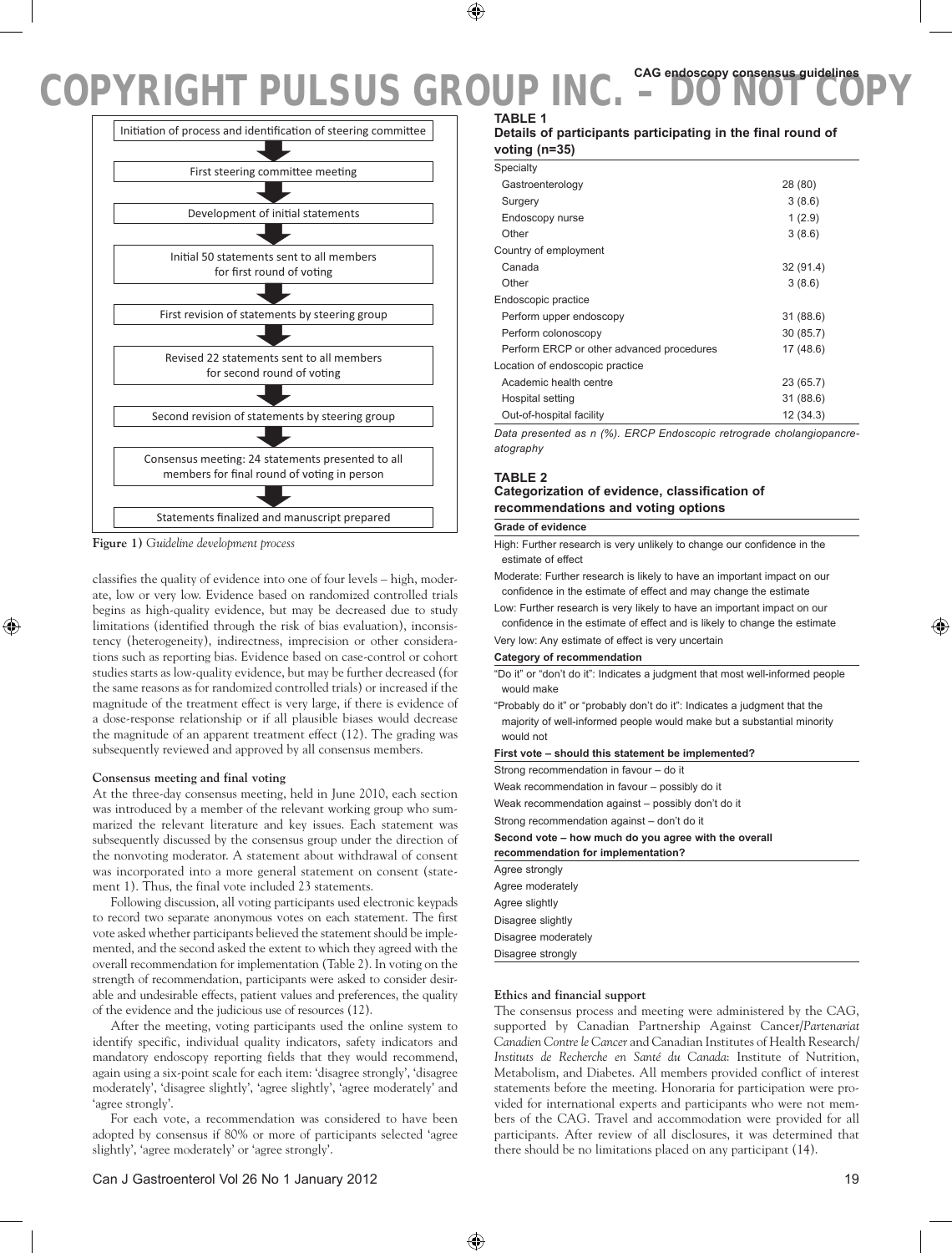# **Consensus Statements Section 1: Ethics**

**Introduction**

Informed consent must be obtained from a patient before any endoscopic procedure is performed. This statement provides the legal and ethical background to this position.

**Statement 1. For a patient to give a physician informed consent to perform an elective endoscopic procedure, the patient must be advised, in a timely fashion, of all relevant information about the procedure, its risks, benefits and alternatives, if any, and be given an opportunity to ask questions that the physician must answer.** 

**Evidence grade:** Low/very low

**Strength of recommendation:** Do it, 91%; possibly do it, 6%; possibly don't do it, 3%

**Level of agreement with recommendation:** Agree, 100% (agree strongly, 65%; agree moderately, 29%; agree slightly, 6%)

# **Discussion**

This statement describes the minimum required to document acceptable provision of informed consent, consistent with Canadian law. It is necessary to obtain informed consent in a way that satisfies the patient's expectation of full, informed consent based on individual needs for information to address personal concerns. The patient can be provided with information or instructions (eg, for bowel preparation) in several formats, including videotapes (15-17), brochures, information sessions led by allied health care professionals (nurses or assistants) or computer-assisted instructions/interactive software (18). However, these forms of communication do not obviate the need for a conversation with the endoscopist; it is the endoscopist who should obtain informed consent. Trainees may obtain consent if they are to perform the procedure and if disclosure is complete. However, in one study, up to one-third of trainees obtaining consent for colonoscopy had not disclosed the risks of perforation and hemorrhage (19). Ultimately, it is the supervisor who is responsible for ensuring that complete information is provided and that questions have been appropriately answered.

For an elective procedure, disclosure should allow the patient sufficient time to understand the information, reflect on it, ask questions and decide whether to proceed or to select an alternative. In an emergency situation, informed consent should be obtained as soon as possible. For direct-access endoscopy, the patient may be sent information before the procedure, although, in one study, 37% of patients would have preferred meeting a gastroenterologist before the colonoscopy and 20% said that they received the most useful information after taking the bowel preparation (20). In all cases, full verbal disclosure, documented in the patient record, is still required before the procedure (Box 1).

# **Box 1 Full disclosure for informed consent: Required elements for review**

- Indication for the procedure
- • Nature of the procedure
- • Need for preparation
- <sup>o</sup> Risks and benefits of preparation
- Alternative preparations
- • Patients' concerns about discomfort and pain
- • Benefits and limitations of the procedure
- Full disclosure of risks
- · Procedure-specific risks (eg, bleeding, perforation, need for surgery or stoma to manage complications) (21,22)
- ▪ Risks of missed lesions (23)
- ▪ Risks of sedation, if administered (24,25)
- • Alternatives to the procedure
- Option of no investigations or treatment
- Potential alternative therapies including risks and benefits
- Sedation options
- Risks, benefits and adverse events of all options
- ▪ No sedation
- ▪ Conscious sedation and deep sedation/general anesthesia
- Alternatives including hypnotic relaxation, music, electro-acupuncture and nitrous oxide

The choice of sedation (or no sedation) should be a shared decision, made on a case-by-case basis, between the attending physician/ endoscopist and patient, based on the patient's expectations of comfort, the patient's medical condition, and complexity and duration of the procedure. Regardless of the type of sedation recommended, patients should understand that they may decline sedation.

The consent process should account for the patient's competence and understanding. Language, cognitive ability, severity of illness, pain and analgesia may affect a patient's capacity to understand and consent to a procedure. Provision of informed consent is not a guarantee that the patient has understood the information provided; recall of informed consent is often suboptimal. In one study, 50% of patients could not recall important information on their procedure's indication or risks or when consent was obtained (26). Effort should be made to ensure that the patient has the capacity to consent and to maximize their understanding of the information provided, possibly by complementing oral with written information.

Consent must be given without coercion; this implies that consent can be withdrawn at any time. However, it is possible that a patient under sedation may not be fully cognizant of their request to halt a procedure and the associated risks; nonetheless, if a patient requests that the procedure be stopped, the endoscopist should review his or her technique, the patient's comfort and the need to continue. Procedure cessation may put the patient at risk of increased complications and may not be appropriate.

# **Section 2: Facility standards and policies Introduction**

Endoscopy facilities must meet or exceed defined standards of quality for operating standards, appropriateness of procedure, and technical and personnel resources. Facilities also must have policies in place that ensure best practice before, during and after endoscopic procedures.

**Statement 2. Endoscopy facilities should meet or exceed defined operating standards, in all domains, consistent with accreditation under the appropriate national or regional standards.**

**Evidence grade:** Low/very low

**Strength of recommendation:** Do it, 91%; possibly do it, 6%; don't do it, 3%

**Level of agreement with recommendation:** Agree, 97% (agree strongly, 85%; agree moderately, 12%; disagree slightly, 3%)

### **Discussion**

Operating standards may be endorsed locally by many endoscopists and endoscopy facilities, but adoption of appropriate standards is not universal and approved; accepted national guidelines are unavailable in many jurisdictions. Although endoscopic facilities differ greatly with respect to structure, size and procedural case loads, operating standards should apply uniformly, regardless of the facility's size, design or location. It is, however, recognized that standards may be achieved by different means in different facilities.

In many jurisdictions, accrediting bodies do not have specific directives for endoscopy facilities. If endoscopy facilities are to be included in hospital accreditation programs, comprehensive directives must be specified to ensure that high-quality care becomes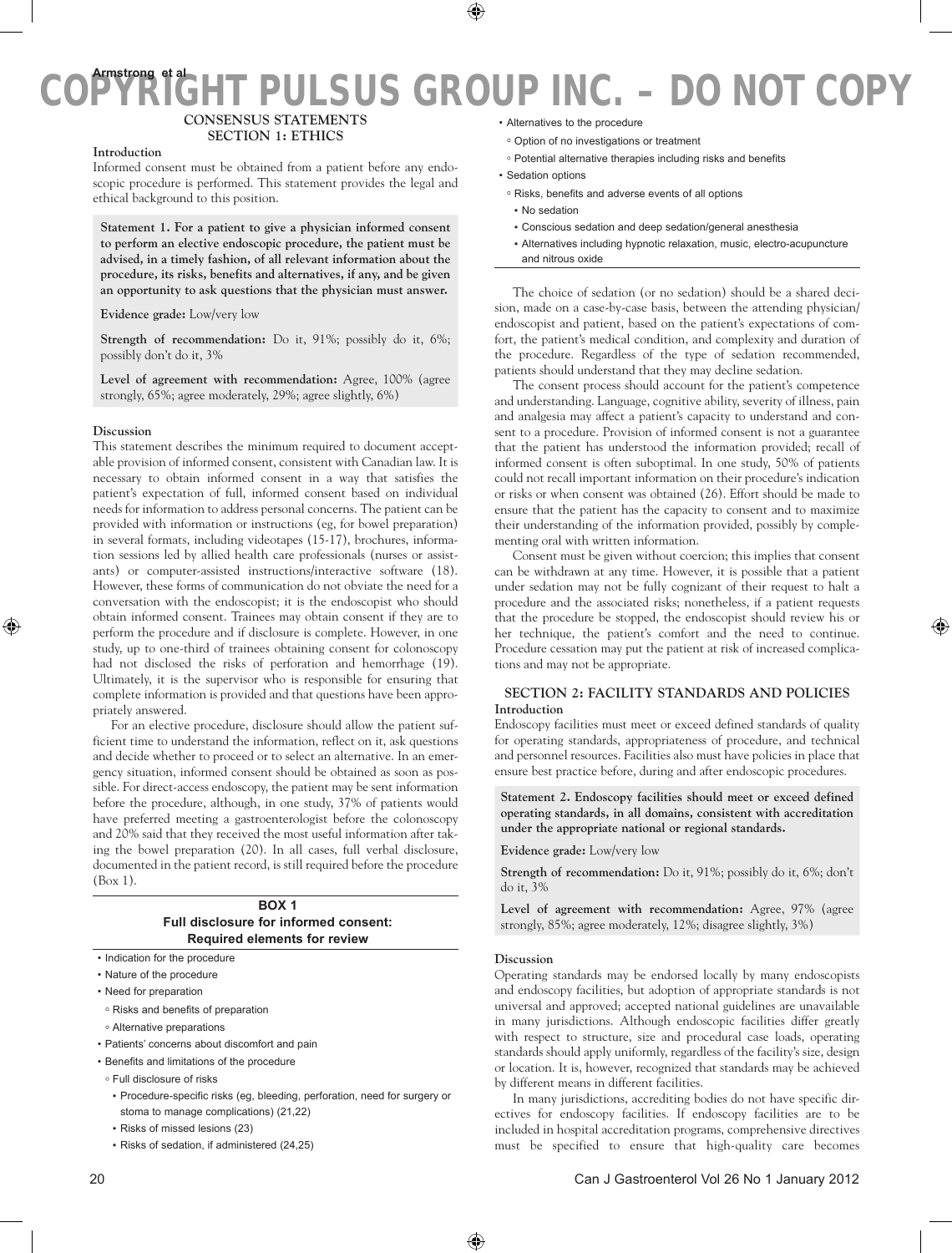the standard. Ideally, accreditation of hospital and out-of-hospital endoscopy facilities should be governed by comparable processes to support continuous quality improvement programs, with regular review in all cases.

The adoption of standards and procedures to ensure safety and quality should also support appropriate resource use; indicators of appropriate utilization include no-show rates, adequacy of preparation, nurse-to-patient ratios, safe working environment and appropriate flow of patients. Quality assurance activities should be defined from a patient perspective, and should target indicators of procedural completeness and accuracy, opportunities for patient feedback, and evidence of continued change and reassessment to demonstrate improvement (see section 3 below). Quality and safety standards should also address endoscope reprocessing, conscious sedation, monitoring protocols and resuscitation equipment. Although documented transmission of infection from endoscopic equipment is extremely rare (27), the United States Food and Drug Administration recommends that all institutions have a written program and appropriate administrative organization for endoscope processing, handling and storage (28). Every facility providing endoscopic services should ensure the ongoing availability of protocols, equipment, and trained, competent personnel necessary for the provision of safe and effective conscious sedation.

**Statement 3. Endoscopic procedures are performed for an appropriate, clearly documented indication, consistent with current, evidence-based guidelines.**

**Evidence grade:** Low/very low

**Strength of recommendation:** Do it, 97%; possibly don't do it, 3%

**Level of agreement with recommendation:** Agree, 97% (agree strongly, 85%; agree moderately, 6%; agree slightly, 6%; disagree slightly, 3%)

### **Discussion**

The indication for every procedure should be documented in the procedure report, and the indication should be consistent with accepted guidelines. National or regional guidelines are preferable; however, if none are available or applicable, locally relevant guidelines should be developed.

Consensus guidelines provide explicit statements of appropriate indications for endoscopic procedures (29,30), and there is evidence that the diagnostic yield of endoscopy is significantly increased if procedures are performed for appropriate indications (31,32). Regrettably, reports indicate that 11% to 39% of endoscopic procedures are performed for inappropriate indications (31,33), and that surveillance endoscopies may be performed at inappropriate intervals (34) or unnecessarily (35-37). However, guidelines should not be the only determinants of procedural appropriateness; for example, esophagastroduodenoscopy may be an inappropriate initial step in dyspepsia management, but it may become appropriate if initial medical therapy fails (29). Similarly, a colonoscopic surveillance interval may, appropriately, be shorter than recommended if, for example, bowel preparation is poor. However, in all cases, the reason for deviation from guidelines or accepted indications should be clearly documented.

**Statement 4. Endoscopy facilities should have the technical and personnel resources required by national and/or regional standards to complete all planned procedures safely and effectively.**

**Evidence grade:** Low/very low

**Strength of recommendation:** Do it, 91%; possibly do it, 6%; possibly don't do it, 3%

**Level of agreement with recommendation:** Agree, 100% (agree strongly, 69%; agree moderately, 26%; agree slightly, 6%)

### **Discussion**

Published, evidence-based guidelines do, on occasion, specify the technical and personnel resources needed for procedures, such as endoscopic reprocessing and urgent endoscopy, in the event of a major gastrointestinal bleed (28,38). The importance of experienced ancillary personnel for procedural quality and efficiency is highlighted, for example, by reports of higher polyp detections rates at screening colonoscopy in the presence of more experienced nurses (detection rate of 46% with more than six months of experience versus 40% with six months or less; OR 1.26 [95% CI 1.09 to 1.46]) (39) or of efficiency gains of up to 30% when additional personnel were available to gain intravenous access and administer medications (40).

A skills mix review (41) can identify the personnel resources necessary for a particular institution or facility, based on types of procedures performed, types of sedation offered and need for out-of-hours emergency services.

**Statement 5. Endoscopy facilities should implement and monitor the effect of preprocedure policies that ensure best practice.**

**Evidence grade:** Low/very low

**Strength of recommendation:** Do it, 97%; possibly don't do it, 3%

**Level of agreement with recommendation:** Agree, 97% (agree strongly, 86%; agree moderately, 9%; agree slightly, 3%; disagree slightly, 3%)

### **Discussion**

Preprocedure assessment should encompass the risks of sedation, the preparation and the procedure, including documented assessments of patient age, comorbidity, American Society of Anesthesiologists classification, significant medical issues, medications (including type of bowel preparation) and potential complications of bowel preparation (such as dehydration). Relevant policies and guidelines should be implemented (Box 2).

# **Box 2**

### **Preprocedure guidelines that should be implemented**

- • Antibiotic prophylaxis guidelines for prevention of infective endocarditis; eg, American Heart Association (42) and BSG guidelines (43).
- • Antithrombotic agent guidelines on management of antithrombotic agents for endoscopic procedures; eg, American Society for Gastrointestinal Endoscopy guidelines (44) state that anticoagulant agents (eg, warfarin, unfractionated heparin, low-molecular-weight heparin) and antiplatelet agents (eg, acetylsalicylic acid, clopidogrel, ticlopidine, glycoprotein IIb/ IIIa receptor inhibitors) increase the risks of procedure-related bleeding. Preprocedural assessment should encompass the benefits, risks and urgency of the procedure, the bleeding risks associated with antithrombotic therapy and the procedure, and the thromboembolic risk of stopping therapy.
- Surveillance schedules (eg, Barrett's esophagus, ulcerative colitis)
- • Diabetes mellitus management guidelines (45,46)
- Anesthetic/sedation risk guidelines (47)
- • Allergy or drug sensitivity guidelines (48)
- • Procedural pause (48)

**Statement 6. Endoscopy facilities should implement and monitor the effect of intraprocedural policies that ensure best practice.**

**Evidence grade:** Low/very low

**Strength of recommendation:** Do it, 94%; possibly do it, 3%; possibly don't do it, 3%

Level of agreement with recommendation: Agree, 97% (agree strongly, 85%; agree moderately, 9%; agree slightly, 3%; disagree moderately, 3%)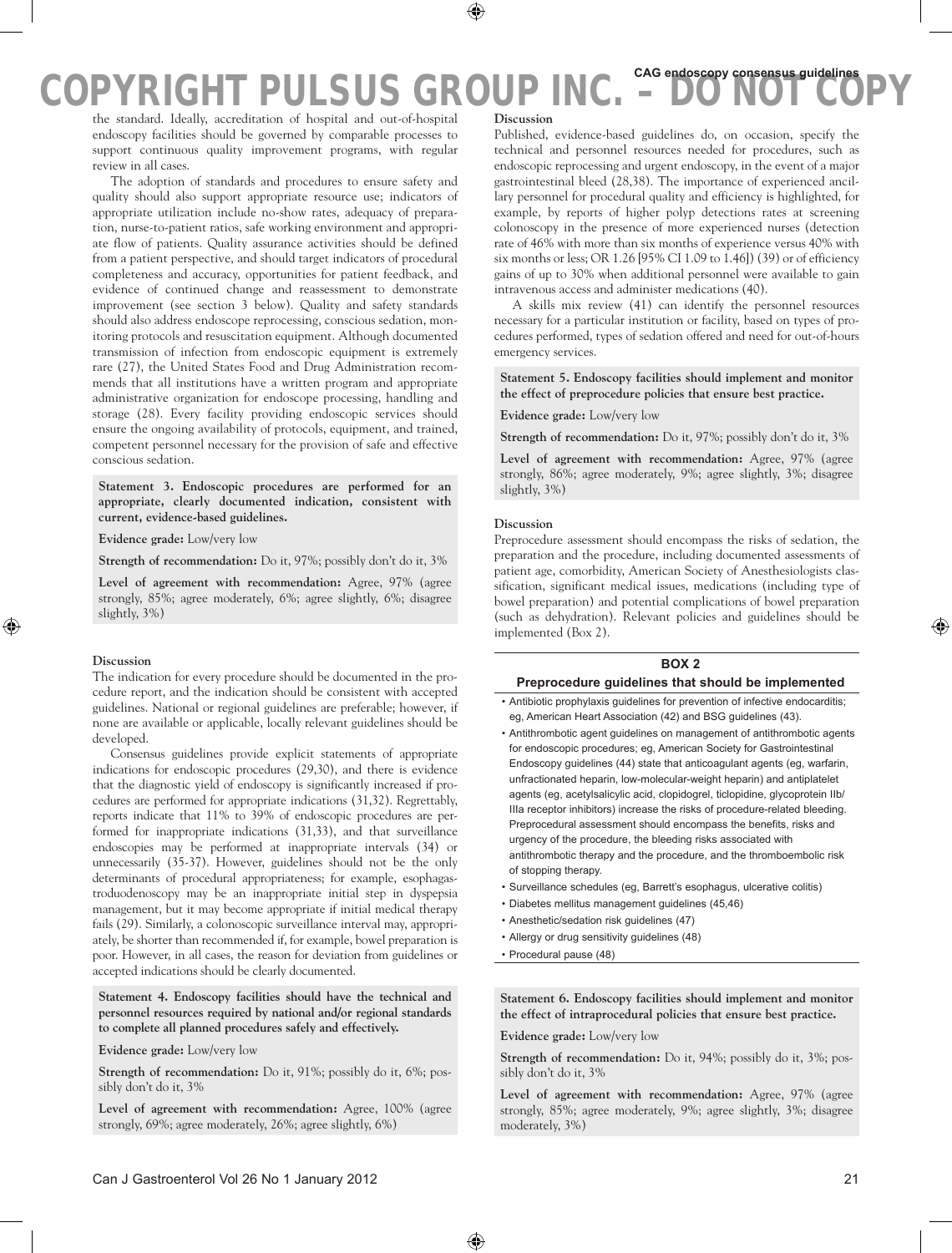# **Discussion**

Intraprocedural policies are important to achieve and maintain maximal patient safety and comfort and optimal examination quality (Box 3). Completion of colonoscopy, with complete cecal visualization, is essential for detecting lesions in the proximal colon. Endoscopists with a higher cecal intubation rate have a higher rate of colonic neoplastic lesion detection (49). Documentation of cecal intubation using still image or, preferably, video recording (50) of the appendiceal orifice and ileocecal valve, should be confirmed by the endoscopy assistant/ nurse. Terminal ileum biopsy should be performed only if indicated clinically. Right iliac fossa transillumination and finger indentation are inadequate to confirm cecal intubation (51). Cecal intubation rates greater than 90%, documented in several case series (52-54), should be standard of practice for symptomatic patients and intubation rates should exceed 95% for screening colonoscopies (1,3).

Conscious sedation (intravenous benzodiazepines, with or without narcotics, or propofol) may improve endoscopy completion rates (55) but is resource intensive. An evidence-based sedation protocol can improve practice quality and reduce sedation-related adverse events (56,57).

Poor bowel preparation is associated with longer procedure time (58), greater patient discomfort (58), lower colonoscopy completion rates (55), and higher risks of adverse events and missed lesions. A standardized tool such as the Ottawa Bowel Preparation scale (59) or the Boston Bowel Preparation scale (60) should be used to assess bowel preparation quality and process changes should be implemented if inadequate bowel preparation is prevalent.

Endoscopy facilities should institute a policy to record the colonoscopy withdrawal time as a surrogate for a thorough examination. Longer withdrawal times are associated with greater detection rates for advanced neoplasia (adenomata of 10 mm or larger, lesions with villous change, high-grade dysplasia or cancer) (61) and advanced neoplasia detection is improved by a protocol specifying a minimum withdrawal time of 8 min (62).

# **Box 3 Intraprocedural policies that should be implemented**

- • Verified, objective photo or video documentation of cecal intubation
- Regular monitoring of sedation level (eg, implementation of an evidencebased sedation protocol)
- Regular monitoring of relevant physiological parameters (blood pressure, pulse, oxygen saturation, etc)
- • Routine evaluation of bowel preparation (ie, a standardized tool such as the Ottawa Bowel Preparation scale [59] or the Boston Bowel Preparation scale [60])
- • Documentation of withdrawal time during colonoscopy a minimum of 8 min is ideal (withdrawal time is correlated with a thorough examination)
- • Regular monitoring of patient comfort
- • Dual observation during examination (endoscopist and nurse)

**Statement 7. The endoscopy facility should implement and monitor the effects of policies for the discharge of patients that ensure best practice.**

**Evidence grade:** Very low

**Strength of recommendation:** Do it, 97%; possibly do it, 3%

**Level of agreement with recommendation:** Agree, 100% (agree strongly, 89%; agree moderately, 9%; agree slightly, 3%)

## **Discussion**

Clear specific discharge policies (Box 4), should be implemented and should accommodate differences in patients' responses, particularly, to sedation. Elderly patients (70 years of age and older) and those with oxygen desaturation, hypotension, bradycardia and those needing reversal agents require longer recovery times (63). A list of criteria such as the Aldrete score (respiration, oxygen saturation,

Patient satisfaction with discharge processes should be assessed regularly, for example, using standardized postdischarge surveys.

# **Box 4 Policies for discharge of patients that should be implemented**

- Standard criteria (eg, Aldrete score [64,65]) to determine readiness for discharge
- Result of discharge tool entered on the patient's record
- Regular monitoring of patient satisfaction with discharge process
- Standards for 24 h activity restrictions for patients who receive sedation

**Statement 8. Endoscopy facilities should ensure that there is a policy in place to notify patients of the need, and appropriate interval, for follow-up.**

**Evidence grade:** Low/very low

**Strength of recommendation:** Do it, 76%; possibly do it, 18%; possibly don't do it, 3%; don't do it, 3%

**Level of agreement with recommendation:** Agree, 90% (agree strongly, 39%; agree moderately, 42%; agree slightly, 9%; disagree slightly, 6%; disagree moderately, 3%)

**Statement 9. All patients, on discharge, are given written information regarding the procedural findings, plans for treatment and follow-up, worrisome symptoms to watch for, and steps to be taken.**

**Evidence grade:** Very low

**Strength of recommendation:** Do it, 97%; possibly do it, 3%

**Level of agreement with recommendation:** Agree, 100% (agree strongly, 86%; agree moderately, 6%; agree slightly, 9%)

## **Discussion**

On discharge, written details of the procedure should be provided for the information of the patient and of any physician providing subsequent care (eg, for complications). Provision of a procedure report reduced patients' postprocedure anxiety, improved their recall of findings and recommendations and improved adherence to recommendations (66).

The facility's policies should specify the information to be provided in the discharge report (Box 5), the details of follow-up arrangements that have been or will be made and the person responsible for arranging the follow-up plan.

# **Box 5 Discharge report – key elements**

- Description of key findings, interventions, complications and sedation
- Description of symptoms of potential complications
- Instructions on actions to be taken if symptoms of complications arise
- Contact details in the event that complications arise
- Instructions on resumption of anticoagulants
- Instructions for follow-up (why, when, where and with whom)

# **Section 3: Quality assurance**

# **Introduction**

Maintaining and enhancing the quality and safety of endoscopy services should be a continuous process that measures aspects of endoscopic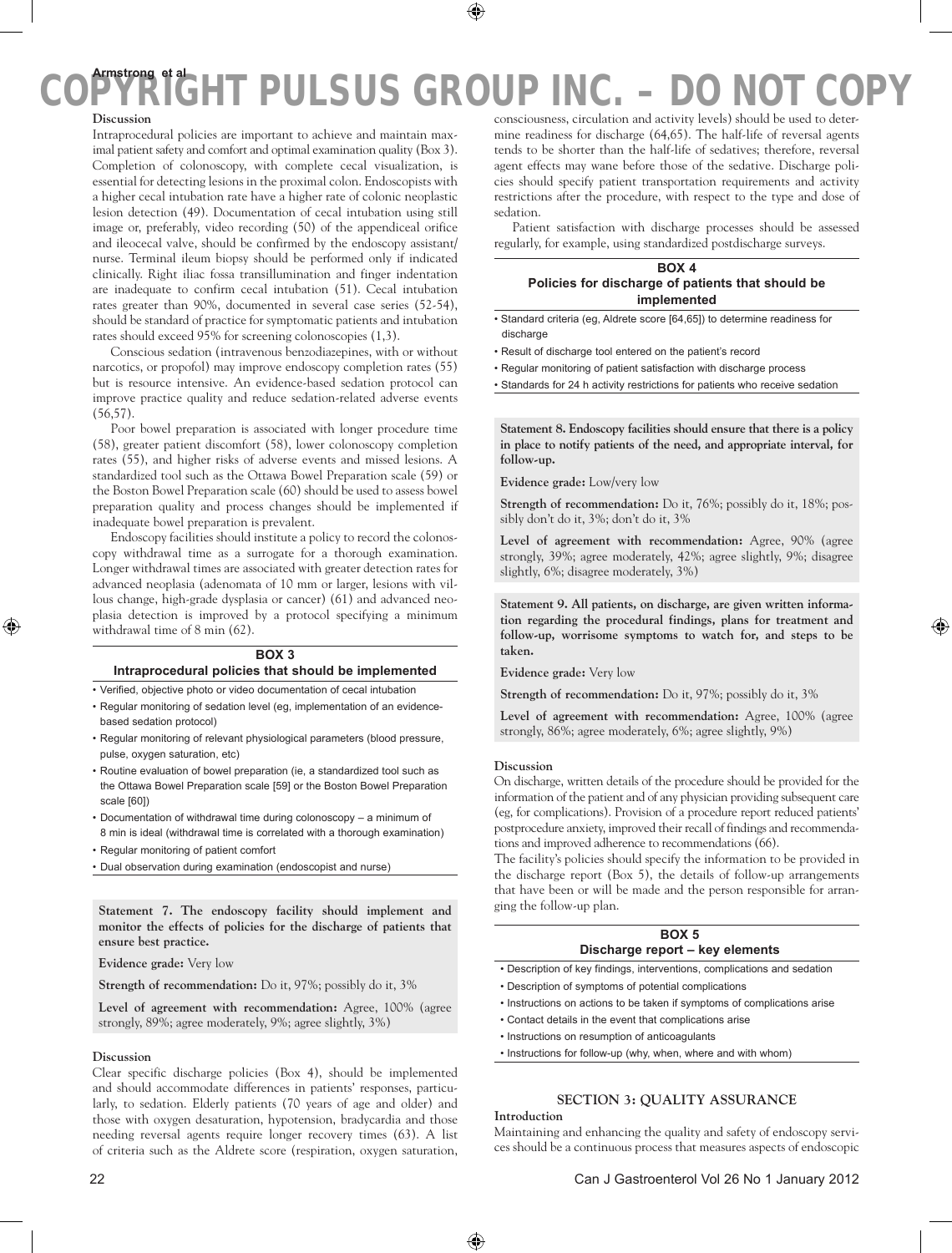performance, implements changes based on these measurements, monitors the effect of these changes and evaluates these effects to achieve new standards (Figure 2).

**Statement 10. Endoscopy facilities should maintain a comprehensive quality improvement program incorporating formal, regular, scheduled review of performance reports**.

**Evidence grade:** Low/very low

**Strength of recommendation:** Do it, 85%; possibly do it, 9%; possibly don't do it, 3%; don't do it, 3%

**Level of agreement with recommendation:** Agree, 94% (agree strongly, 76%; agree moderately, 12%; agree slightly, 6%; disagree slightly, 6%)

**Statement 11. Endoscopy facilities should appoint a review committee to monitor and report back to management on adherence to and implementation of quality standards.**

**Evidence grade:** Low/very low

**Strength of recommendation:** Do it, 79%; possibly do it, 21%

**Level of agreement with recommendation:** Agree, 97% (agree strongly, 71%; agree moderately, 24%; agree slightly, 3%; disagree strongly, 3%)

### **Discussion**

In some jurisdictions, quality assurance activities are legislated and, in many jurisdictions, a quality assurance committee's proceedings are protected from disclosure if it is constituted according to applicable regional, territorial, state or national legislation and regulations (66-77). Thus, endoscopy quality assurance committees must be developed within the appropriate legislative framework to oversee the performance of the endoscopy facility and all of its personnel. The potential conflicts arising from the disparate perspectives of different stakeholders can be resolved if quality in endoscopy is addressed from the perspective of the patient. In developing the GRS for evaluation of endoscopy, two patient-centred quality dimensions were devised (10): the "Clinical Quality and Safety" dimension addressed six items related to appropriateness of the procedure, information and consent, safety, patient comfort, quality and prompt communication of results, while the "Quality of Patient Experience" (customer care) dimension addressed six items related to equality, timeliness, patient choice, privacy and dignity, aftercare and the ability to provide feedback to the endoscopy service.

A quality improvement and assessment tool such as the GRS provides a framework to support evaluation of service delivery by identifying specific indicators, consistent with high-quality endoscopy that should be auditable (ie, relevant outcomes for which there are no set standards) or measurable (ie, relevant outcomes for which there is an established standard).

**Statement 12. Endoscopy facilities should systematically and regularly review current indicators of quality for all endoscopic procedures and implement appropriate responses.**

**Evidence grade:** Low/very low

**Strength of recommendation:** Do it, 88%; possibly do it, 9%; don't do it, 3%

Level of agreement with recommendation: Agree, 97% (agree strongly, 88%; agree moderately, 9%; disagree strongly, 3%)

**Statement 13. Endoscopy facilities should systematically and regularly review current indicators of safety for all endoscopic procedures and implement appropriate responses.**



**Figure 2)** *Continuous process of quality improvement*

**Evidence grade:** Low/very low

**Strength of recommendation:** Do it, 91%; possibly do it, 9%

**Level of agreement with recommendation:** Agree, 100% (agree strongly, 82%; agree moderately, 15%; agree slightly, 3%)

### **Discussion**

Quality indicators and safety indicators for endoscopy were considered sufficiently distinct that two working groups were charged with identifying measurable or auditable outcomes that would support quality improvement. After the consensus meeting, participants voted on their endorsement of each quality and safety indicator identified by the working groups (Boxes 6 and 7).

| BOX <sub>6</sub><br>Indicators of quality in endoscopy                                                                      |               |  |
|-----------------------------------------------------------------------------------------------------------------------------|---------------|--|
| Indicator                                                                                                                   | Consensus.    |  |
| Comment                                                                                                                     | $\frac{0}{0}$ |  |
| Indicator related to entire endoscopy facility                                                                              |               |  |
| 1. Participation in a recognized quality assurance program                                                                  | 972           |  |
| Indicators related to the technical performance of the procedure and<br>appropriateness                                     |               |  |
| 2. Completion of procedure                                                                                                  | 100.0         |  |
| Documented inspection of duodenum, cecum or terminal<br>ileum                                                               |               |  |
| 3. Appropriateness of procedure                                                                                             | 97.2          |  |
| Performed for an appropriate indication                                                                                     |               |  |
| 4. Completeness of procedure                                                                                                | 97.2          |  |
| Inspection of all relevant areas, acquisition of<br>appropriate biopsies and completion of all appropriate<br>interventions |               |  |
| 5. Withdrawal time                                                                                                          | 85.6          |  |
| As a minimum, rapid withdrawal precludes complete<br>inspection; especially colonoscopy                                     |               |  |
| 6. Adenoma detection rate                                                                                                   | 100.0         |  |
| Requires reconciliation of pathology and endoscopy<br>reports                                                               |               |  |
| 7. Polyp detection rate                                                                                                     | 91.4          |  |
| A surrogate marker for a careful examination                                                                                |               |  |
| 8. Appropriateness of endoscopic intervention                                                                               | 97.2          |  |
| Interventions are performed, or eschewed, appropriately,<br>according to the indication and findings                        |               |  |
| 9. Completion of endoscopic intervention                                                                                    | 97.2          |  |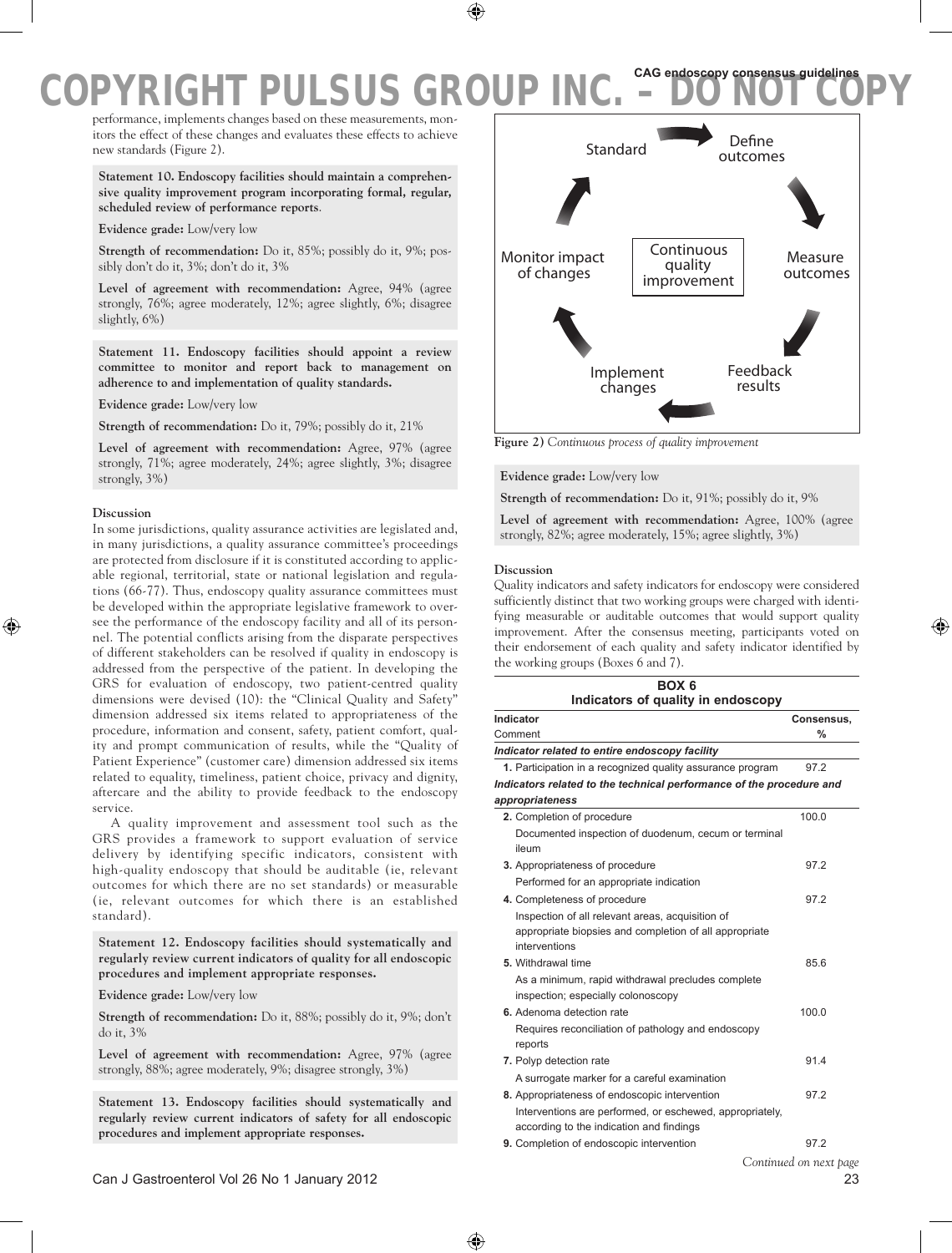# **COPYRIGHT PULSUS GROUP INC.** FULL ASSESSED AND LOCAL AND LOCAL AND LOCAL AND LOCAL AND LOCAL AND LOCAL AND LOCAL AND LOCAL AND LOCAL AND LOCAL AND LOCAL AND LOCAL AND LOCAL AND LOCAL AND LOCAL AND LOCAL AND LOCAL AND LOCA **Armstrong et al**

| Interventions are performed to completion (eg,                          |      |
|-------------------------------------------------------------------------|------|
| polypectomy)                                                            |      |
| 10. Appropriateness of biopsy                                           | 94.3 |
| Biopsies are performed, or eschewed, appropriately,                     |      |
| according to the indication and findings                                |      |
| Patient-centred indicators of quality                                   |      |
| 11. Quality of patient experience                                       | 97.2 |
| There is a formal assessment of the patient's                           |      |
| experience, preferably using a standard tool                            |      |
| 12. Sedation dosage                                                     | 82.8 |
| Systematic overuse or underuse of sedation is identified;               |      |
| usage is correlated with outcome                                        |      |
| Indicators relevant to quality of preparation before procedure          |      |
| 13. Quality of bowel preparation                                        | 97.2 |
| Assessed formally, using a validated tool or, at a                      |      |
| minimum, a standard scale (eg, poor, fair, good)                        |      |
| 14. Appropriateness of antithrombotic management                        | 91.4 |
| Consistent with accepted guidelines                                     |      |
| 15. Appropriateness of antibiotic prophylaxis management                | 82.8 |
| Consistent with accepted guidelines                                     |      |
| Indicator relevant to quality of communication regarding results        |      |
| 16. Completion of endoscopy reporting                                   | 97.2 |
| Procedure results report should be complete, with all                   |      |
| relevant information included, and should be available                  |      |
| immediately                                                             |      |
| Indicator of procedural quality relevant, predominantly, to colonoscopy |      |
| screening and surveillance programs                                     |      |
| 17. Interval cancer incidence                                           | 97.2 |
| Requires reconciliation of endoscopy report and health                  |      |
| records                                                                 |      |
| Indicator of technical competence related, predominantly, to the        |      |
| endoscopist                                                             |      |
| 18. Number of procedures performed annually                             | 97.2 |
| A marker for maintenance of competence                                  |      |
|                                                                         |      |

Quality and safety indicators should be recorded systematically; the American College of Surgeons National Surgical Quality Improvement Program (78) is a potential model for a safety monitoring system, although it is labour intensive and would require modification for use in endoscopy.

| <b>BOX 7</b>                                                       |            |  |
|--------------------------------------------------------------------|------------|--|
| Indicators of safety compromise in endoscopy                       |            |  |
| Indicator                                                          | Consensus. |  |
| Comment                                                            | %          |  |
| Indicators of increased risk of complications                      |            |  |
| 1. Use of reversal agents                                          | 88.6       |  |
| An indication of inappropriate sedation practice                   |            |  |
| 2. Sedation doses in patients older than 70 years                  | 82.8       |  |
| Evaluation of sedation use in susceptible patients who             |            |  |
| have greater risk of comorbidities                                 |            |  |
| Indicators related to an increased risk of immediate complications |            |  |
| 3. Need for cardiopulmonary resuscitation                          | 97.2       |  |
| For any cause – with assessment of causal relationship             |            |  |
| 4. Allergic reactions                                              | 80.0       |  |
| For documented or undocumented allergens                           |            |  |
| 5. Laryngospasm or bronchospasm                                    | 80.0       |  |
| For any cause – with assessment of causal relationship             |            |  |
| 6. Hypoxia (oxygen saturation <85%)                                | 88.6       |  |
| For any cause – with assessment of causal relationship             |            |  |
| 7. Hypotension: <90/50 mmHq or fall of ≥20% from baseline          | 88.6       |  |
| For any cause – with assessment of causal relationship             |            |  |
| 8. Hypertension: >190/130 mmHg or rise of ≥20% from<br>baseline    | 80.0       |  |

| For any cause – with assessment of causal relationship                                                                                                  |       |
|---------------------------------------------------------------------------------------------------------------------------------------------------------|-------|
| 9. Symptomatic metabolic complications                                                                                                                  | 80.0  |
| Symptomatic hypoglycemia or hyperglycemia;                                                                                                              |       |
| symptomatic disturbance of fluid and/or electrolyte status                                                                                              |       |
| 10. Perforation                                                                                                                                         | 100.0 |
| Occurring during or after procedure                                                                                                                     |       |
| 11. Immediate postpolypectomy bleeding                                                                                                                  | 94.3  |
| This may have been treated successfully during the<br>procedure or it may be persistent and/or requiring<br>transfusion                                 |       |
| 12. Severe persistent abdominal pain                                                                                                                    | 91.4  |
| Requiring further evaluation but not proven as perforation                                                                                              |       |
| 13. Impaction of instrument                                                                                                                             | 94.3  |
| Includes therapeutic accessories, eg, snare or basket                                                                                                   |       |
| 14. Instrument malfunction                                                                                                                              | 77.1  |
| Includes endoscope, accessories or ancillary equipment<br>(eg, processor, monitor, lighting, computer, etc)                                             |       |
| 15. Admission or transfer to an emergency department                                                                                                    | 94.3  |
| Includes transfer from endoscopy unit for any reason<br>other than the underlying gastrointestinal condition                                            |       |
| Indicators related to an increased risk of late complications                                                                                           |       |
| 16. Infection                                                                                                                                           | 88.6  |
| Including acute (eq. Clostridium difficile, abscess,<br>endocarditis) and chronic (eg, hepatitis C) infections;<br>presentation may be early or delayed |       |
| 17. Gastrointestinal bleeding within 14 days of the procedure                                                                                           | 88.6  |
| Upper or lower gastrointestinal origin: eg, postpolypectomy<br>or postbiopsy                                                                            |       |
| 18. Unplanned hospitalization within 14 days of the procedure<br>For any cause – with assessment of causal relationship                                 | 94.3  |
| 19. Unplanned contact with health care provider within<br>14 days of the procedure                                                                      | 91.4  |
|                                                                                                                                                         |       |
| For any reason – eq, for abdominal pain or infection –<br>with assessment of causal relationship                                                        |       |
| 20. Death within 30 days                                                                                                                                | 94.3  |

Adverse events should be reviewed by the facility's endoscopy quality review committee to determine the indication for the procedure and decision as to the level of attribution (eg, definitely, probably, possibly or unlikely to be due to the procedure), as recommended for good clinical practice in clinical research (79), the severity of the event and the appropriateness of the procedure. Changes should be implemented as appropriate and the impact of changes made should be reviewed within an acceptable time frame (such as three to six months).

Indicators of safety compromise may be monitored by phone call follow-up, questionnaire mail back or review of hospital admissions. At a minimum, relevant clinical events and near misses should be recorded, systematically, through a safety learning report system to identify risks, reduce the likelihood of complications, improve safety of the service and reassure patients and physicians.

# **Section 4: Training, education, competency and privileges**

# **Introduction**

gastrointestinal condition

To provide high-quality endoscopy services, endoscopy staff's skills must meet predefined standards. This requires that endoscopy facilities provide staff with the opportunities to evaluate, maintain and improve their skills on a regular basis while accommodating the disparate needs of patients, trainees, trainers and the facility.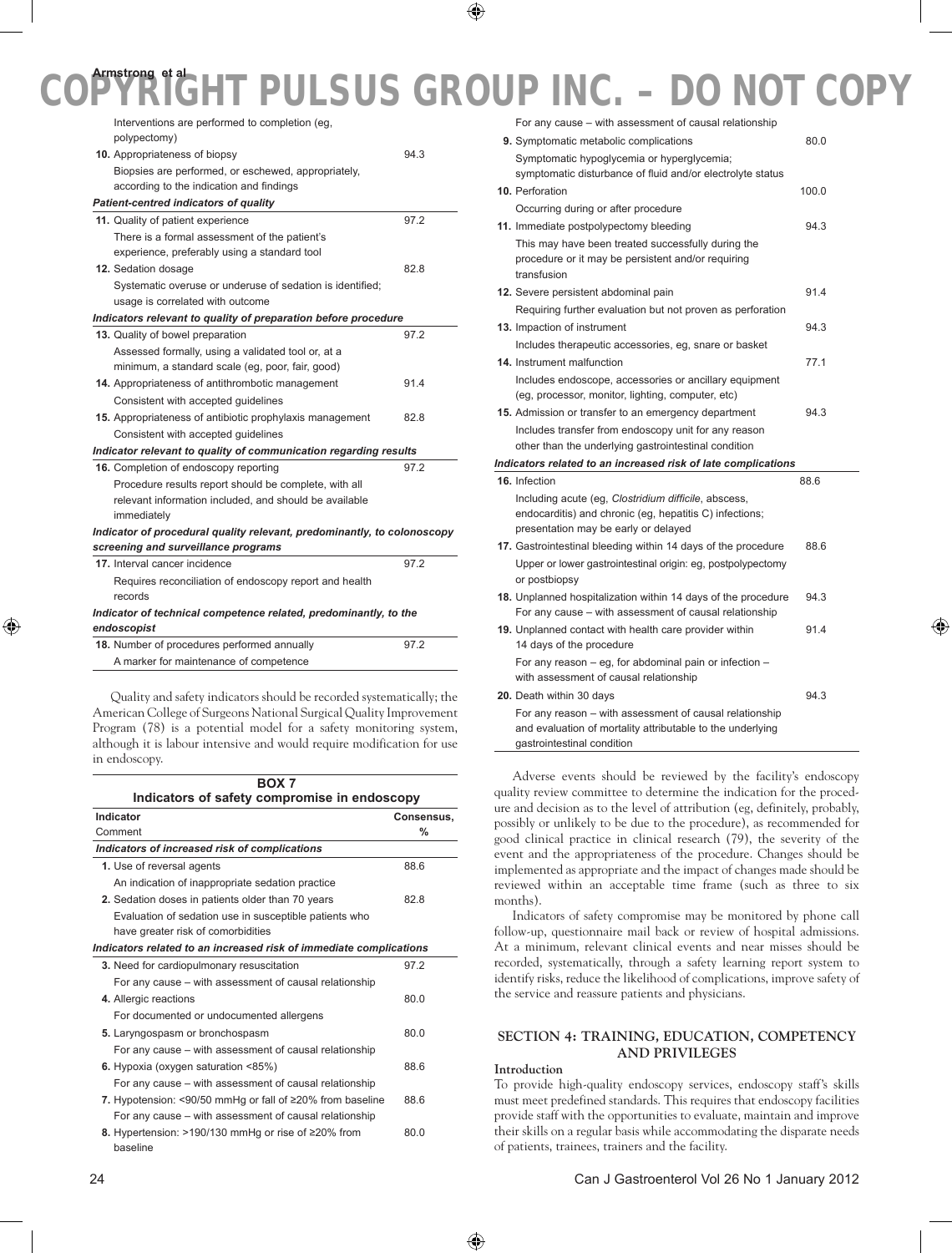**Statement 14. Endoscopy facilities should provide high-quality education programs or opportunities for all staff.**

**Evidence grade:** Very low

**Strength of recommendation:** Do it, 86%; possibly do it, 14%

**Level of agreement with recommendation:** Agree, 100% (agree strongly, 66%; agree moderately, 26%; agree slightly, 9%)

### **Discussion**

Endoscopy facilities should provide continuing training and competency assessment for all staff in all their areas of activities, including clinical policies, patient monitoring, administration of intravenous medications, endoscope handling and maintenance, use of accessories, emergency procedures, decontamination, patient recovery, communication skills and new technologies. The benefits of nurse training, for example, include improved polyp detection rates (39) and nonpharmacological management of pain and anxiety.

This statement does not imply that the facility should pay for all education opportunities or support 'growth opportunities' that are not congruent with the facility's needs. It does, however, imply that all staff members have the opportunity to evaluate and maintain skills relevant to their position.

**Statement 15. All endoscopy facility personnel in training should be supervised and their performance monitored regularly until they have achieved competency to perform specified routine and/or emergency procedures according to appropriate current standards.**

**Evidence grade:** Low/very low

**Strength of recommendation:** Do it, 97%; possibly do it, 3%

**Level of agreement with recommendation:** Agree, 100% (agree strongly, 94%; agree moderately, 3%; agree slightly, 3%)

**Statement 16. All endoscopy facility personnel engaged, directly or indirectly, in endoscopy service delivery should be trained and certified as having competency to perform specified routine and/ or emergency procedures according to appropriate current standards**.

**Evidence grade:** Low/very low

**Strength of recommendation:** Do it, 97%; possibly do it, 3%

Level of agreement with recommendation: Agree, 97% (agree strongly, 91%; agree moderately, 6%; disagree strongly, 3%)

### **Discussion**

Competency is the minimal level of skill, knowledge and expertise derived through training and experience required to perform a task or procedure safely and proficiently, without assistance or supervision (80). Endoscopists must be competent to perform endoscopic procedures safely and to interpret and manage findings correctly. Competency for specific procedures should be assessed by objective measures with full documentation of the number and type of procedures performed. Methods for determining competency should include guidelines on the role of observers, number of cases observed and criteria assessed. Competency assessment should encompass proficiency in common therapeutic interventions, cognitive competency (ie, how to manage the patient overall) and technical competency.

Minimal levels of endoscopic competency should be defined, consistent with the OMGE/OMED guidelines on credentialing and quality assurance in digestive endoscopy (Box 8) (3). The minimum numbers of procedures recommended by many professional associations as thresholds for evaluation of competency, may be markedly lower than numbers required for documentation of proficiency (81,82).

### **Competencies required by end of training (OMGE/OMED) (3)**

- Successful completion of a recognized medical or surgical training program
- Ability to integrate endoscopy into the clinical management plan (be this medical, surgical or referral for specialty services)
- • Understanding of indications, contraindications and risks related to procedures
- • Ability to clearly describe to the patient, in layman's terms, details of the procedure including attendant risks and, thus, to obtain informed consent
- • Sound knowledge of endoscopic anatomy
- • Familiarity with the technical and safety features of the endoscope and accessories and an understanding of proper endoscope reprocessing and infection control
- • Ability to accurately identify and interpret endoscopic findings
- • Understanding of pharmacology, administration and risks of sedation/ analgesia
- • Ability to perform procedures competently, including common methods for tissue sampling and therapy
- • Ability to diagnose and manage complications promptly and competently
- • Ability to recognize limitations of endoscopic technology and of their own skill in management or therapy of endoscopic findings
- • Ability to document findings and communicate them with patients and other health care providers
- • Ability to maintain a record of key performance indicators

**Statement 17. Endoscopists should regularly review their endoscopic practice and outcome data with the aim of continuous professional development.**

**Evidence grade:** Low, very low

**Strength of recommendation:** Do it, 94%; possibly do it, 6%

**Level of agreement with recommendation:** Agree, 97% (agree strongly, 66%; agree moderately, 29%; agree slightly, 3%; disagree slightly, 3%)

# **Discussion**

Under the auspices of a properly constituted quality assurance committee (see statements 10 and 11) (66-77), endoscopists should review their endoscopy practice data regularly including the number and type of procedures, and standard quality and safety indicator outcomes (eg, completion rates, unplanned events, comfort scores, patient satisfaction). Practice audits (83-86) to facilitate maintenance of competence should be complemented by a formal annual evaluation of endoscopy performance. Any serious unplanned event or series of events should be reviewed by the endoscopist and quality assurance committee with documentation of deficiencies, discrepancies and any consequent actions. Audits can detect poor performance/inadequate numbers and can improve outcomes such as colonoscopy completion rate (52,87-89).

Unverified self-reporting is not encouraged as a formal performance indicator, although this does not preclude self-reflection based on structured practice audits directed at personal learning programs. Verifiable databases, generated from electronic reporting systems or web-based practice audits, have greater validity for documenting, but these do require that endoscopy facilities have tools available to monitor outcomes.

**Statement 18. Endoscopists should be granted privileges to perform specified procedures based on a formal evaluation of their competence consistent with appropriate current standards.**

**Evidence grade:** Low/very low

**Strength of recommendation:** Do it, 100%

**Level of agreement with recommendation:** Agree, 100% (agree strongly, 91%; agree moderately, 9%)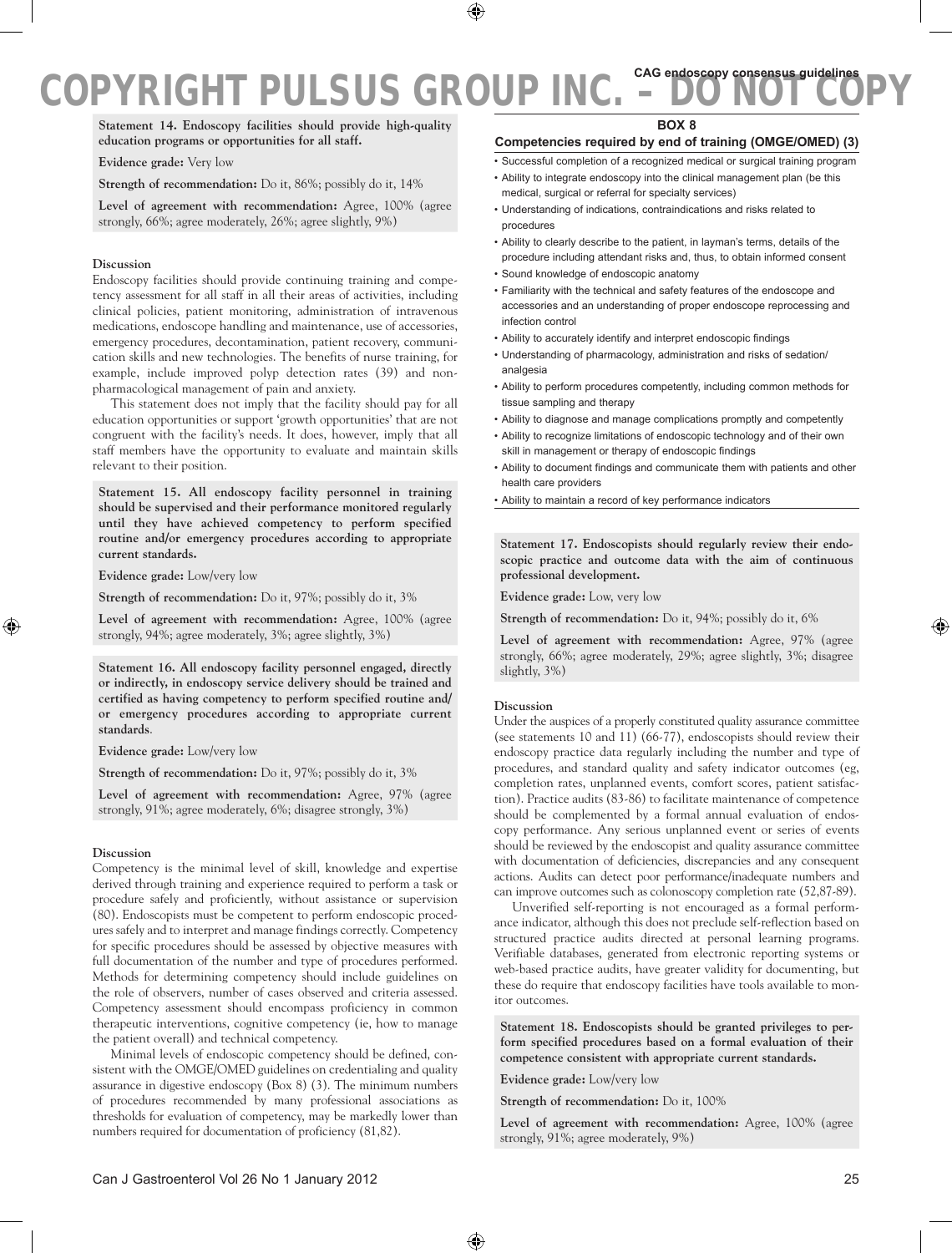**Statement 19. Endoscopists' privileges should be subject to formal, regular, scheduled review to ensure that renewal is based on documented competence to perform specified procedures consistent with appropriate current standards.**

**Evidence grade:** Low/very low

**Strength of recommendation:** Do it, 94%; possibly do it, 3%; possibly don't do it, 3%

Level of agreement with recommendation: Agree, 97% (agree strongly, 89%; agree moderately, 9%; disagree slightly, 3%)

# **Discussion**

Health care institutions are legally responsible for ensuring that individuals who perform procedures are competent (3). Endoscopy privileges are granted or renewed by health care institutions, including hospitals and out-of-hospital endoscopy facilities, to competent individuals based on regional and national guidelines and regulations.

Policies guiding the granting of endoscopic privileges should be applied uniformly for all endoscopists; privileges should be granted separately for each endoscopic procedure, based on competence determined according to current standards (5-8). Each institution should specify appropriate standards, monitor adherence to standards and update standards, as needed.

When applying for privileges, the applicant and training program director must provide details of training undertaken for each endoscopic procedure requested. Each application should be reviewed by a clinician who is knowledgeable about the relevant procedure; procedural competence should be documented from direct observation of the applicant's performance at the privileging institution or by the training program director.

Endoscopic privileges should be granted for a finite period to permit regular re-evaluation of the applicant's performance and competency; procedural volumes should also be evaluated because, for example, colonoscopic complications have been associated with procedures performed by lower-volume endoscopists (90). Renewal of privileges should be based on defined policies for addressing poor performance.

# **Section 5: Endoscopy reporting standards Introduction**

A completed, comprehensive endoscopy report is an essential element of a quality endoscopy service. Traditional, narrative reporting is associated with marked variations in the documentation of positive findings, pertinent negative findings and other procedural details. Effective communication of procedural findings and successful practice audit and quality improvement processes are virtually impossible in the absence of a standardized, ideally electronic, endoscopy report format.

**Statement 20. Endoscopic procedures should be reported in a standardized electronic format, including mandatory reporting fields, to provide full documentation of all necessary clinical and quality measures.**

**Evidence grade:** Low/very low

**Strength of recommendation:** Do it, 82%; possibly do it, 15%; don't do it, 3%

Level of agreement with recommendation: Agree, 97% (agree strongly, 76%; agree moderately, 15%; agree slightly, 6%; disagree strongly, 3%)

# **Discussion**

Deficits in endoscopy reporting include marked variability in the definitions of inflammation in ulcerative colitis (91), as well as marked differences in the completion of different report elements such as lesion identification and removal (84% of reports), sedation procedure (75%), demographic data (69%), procedure interpretation (58%), patient history (57%) and procedure quality (40%) (92).

Electronic reporting offers a data collection method that can be more complete and cost-effective – but no more time-consuming – than handwritten reports or free-text dictated reports (93). Although electronic reporting is initially more expensive than handwritten or dictated reporting (94), the overall costs become comparable after five years, and cost-benefit outcomes are better after three years, in part, because automatic electronic transmission of reports reduces costs, administrative workload and communication delays.

Standardization of electronic reports, including mandatory reporting elements (Box 9) and accepted grading systems (Box 10), permits standardization of the data capture and long-term storage (at least 10 years) needed for audit and quality improvement processes. While electronic data (eg, digital transcripts of dictated reports) are preferable to handwritten reports, they are inferior to a full, structured electronic report.

| BOX <sub>9</sub><br>Required endoscopy report elements                                                                         |            |
|--------------------------------------------------------------------------------------------------------------------------------|------------|
| <b>Report field</b>                                                                                                            | Consensus, |
| Comment                                                                                                                        | $\%$       |
| 1. Type of procedure                                                                                                           | 100.0      |
| Esophagastoduodenoscopy, colonoscopy, etc.                                                                                     |            |
| 2. Date and time of procedure                                                                                                  | 100.0      |
| 3. Name of endoscopist                                                                                                         | 100.0      |
| Including trainee and supervisor                                                                                               |            |
| 4. Name(s) of assistant(s)                                                                                                     | 91.4       |
| Endoscopy nurse, respiratory technician, etc                                                                                   |            |
| 5. Age and sex of patient                                                                                                      | 100.0      |
| 6. Indication(s) for procedure                                                                                                 | 100.0      |
| Consistent with guidelines for appropriate indications                                                                         |            |
| 7. Comorbidities                                                                                                               | 91.4       |
| Assessed using American Society of Anesthesiologists physical<br>status classification system (95), Mallampati score (96), etc |            |
| 8. Type of bowel preparation                                                                                                   | 91.4       |
| Including timing and adherence to prescribed regimen                                                                           |            |
| 9. Type and dose of sedation used                                                                                              | 100.0      |
| Including incremental dose adjustment                                                                                          |            |
| 10. Other medication and related information                                                                                   | 97.2       |
| Administration route, reversal agents, antispasmodics,                                                                         |            |
| allergies, etc                                                                                                                 |            |
| 11. Extent and completeness of examination                                                                                     | 100.0      |
| Confirmed by independent observer and/or                                                                                       |            |
| photodocumentation; withdrawal time (colonoscopy) and                                                                          |            |
| retroflexion manoeuvres                                                                                                        |            |
| 12. Quality of bowel preparation                                                                                               | 97.2       |
| Assessed formally, using a validated tool or standard scale                                                                    |            |
| (59, 60)                                                                                                                       |            |
| 13. Relevant findings                                                                                                          | 97.2       |
| Using relevant, standardized descriptions and validated<br>scales                                                              |            |
| 14. Pertinent negatives                                                                                                        | 97.2       |
| Using relevant, standardized descriptions and validated                                                                        |            |
| scales                                                                                                                         |            |
| 15. Adverse events and resulting interventions                                                                                 | 100.0      |
| Using relevant, standardized descriptions and validated                                                                        |            |
| scales                                                                                                                         |            |
| 16. Patient comfort                                                                                                            | 100.0      |
| Using formal descriptors and, if possible, a validated scale                                                                   |            |
| 17. Diagnoses                                                                                                                  | 100.0      |
| Using standard terminology and validated scales                                                                                |            |
| 18. Endoscopic interventions performed                                                                                         | 100.0      |
| Using standard terminology and descriptors                                                                                     |            |
| 19. Details of pathology specimens                                                                                             | 100.0      |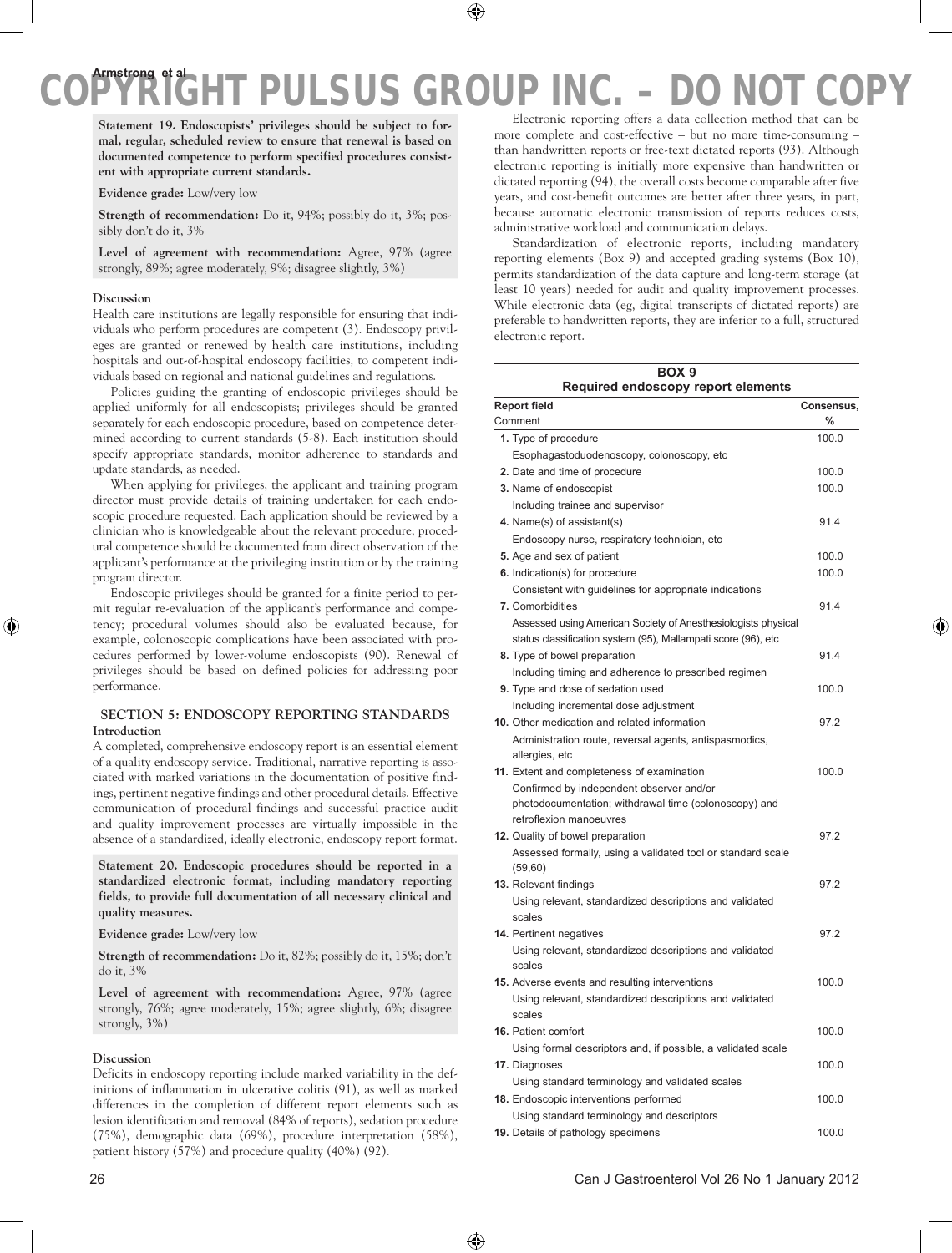Number and location of biopsies; number, size and location of polyps

| 20. Details of follow-up arrangements                       | 972   |
|-------------------------------------------------------------|-------|
| Identify person responsible for booking further tests and   |       |
| follow-up                                                   |       |
| 21. Appended pathology report(s), when available            | 94.3  |
| Requires reconciliation of endoscopy and pathology reports  |       |
| 22. Management recommendations                              | 100.0 |
| Including medication, tests and follow-up                   |       |
| 23. Information provided to patient and/or family           | 914   |
| Description of findings; contact details in the event of an |       |
| emergency                                                   |       |

# **Box 10 Grading systems appropriate for electronic reporting forms**

- • Patient status: American Society of Anesthesiologists physical status classification system (95), Mallampati score (96)
- • Bowel preparation: Boston Bowel Preparation scale (60) or Ottawa Bowel Preparation scale (59)
- • Reflux esophagitis severity: Los Angeles classification (97,98)
- • Barrett's esophagus diagnosis and extent: Prague C & M criteria (99)
- • Crohn's disease SES-CD activity score (100)
- • Ulcerative colitis disease activity: Mayo score (101,102)
- • Bleeding lesions Forrest classification (103)
- • Esophageal varices grade size (104,105)
- • Readiness for discharge: Aldrete score (64,65)

**Statement 21. Endoscopy facilities should implement policies to monitor and ensure the timeliness and completeness of procedure reporting.**

**Evidence grade:** Low/very low

**Strength of recommendation:** Do it, 100%

**Level of agreement with recommendation:** Agree, 100% (agree strongly, 91%; agree moderately, 6%; agree slightly, 3%)

### **Discussion**

An important aspect of clinicians' competency relates to the timely provision of a completed procedure report. Receipt of a procedure report improves patients' adherence to follow-up appointments and therapies (66). Optimally, the endoscopy report should be available on the day of the endoscopy, either as a modified, patient-centred version or as the formal report, supplemented by a patient-centred summary. When relevant, pathology results should accompany the final endoscopy report but this can be a technical challenge because it requires linkage of separate databases. Patient concerns regarding their test results should be addressed in a timely manner although the nature and timeliness of the response may, legitimately, vary among institutions, depending on local needs and resources.

### **Section 6: Patient perceptions**

### **Introduction**

Patient-centred care is predicated on a satisfactory patient experience in endoscopy, as in all other areas of health care delivery; thus, assessments of endoscopy quality must include domains that are important to patients.

**Statement 22. Endoscopy facilities should ensure that the services they provide are patient-centred.**

**Evidence grade:** Moderate to very low

**Strength of recommendation:** Do it, 85%; possibly do it, 12%; don't do it, 3%

**Level of agreement with recommendation:** Agree, 100% (agree strongly, 71%; agree moderately, 26%; agree slightly, 3%)

### **Discussion**

Acknowledgement of the patient's perspective on all aspects of endoscopy service delivery and responsiveness to their concerns necessitates a collaborative relationship between the clinician and the patient to address the quality of the patient's experience and the appropriateness, accuracy and safety of the procedure. Patients' perspectives on quality endoscopy care were reviewed at the consensus conference based on the results of focus groups held in French and English Canada for adults who had undergone or were scheduled to undergo a colonoscopy. Focus group participants' discussions of the total colonoscopy experience, defined as all factors and events occurring before, during and after the day of the procedure, yielded several major quality themes, including communication: quantity and quality; comfort: physical and psychological; and attitude and demeanor: physician and endoscopy unit staff. Endoscopist expertise, procedural safety and physical amenities were also important. Many patients expressed little concern about quality indicators (106-108), reporting that they trusted the accuracy and safety of the test on the presumption that tests were closely monitored and regulated to ensure adherence to standards.

Preprocedural educational interventions, such as provision of additional information, as an educational video (16,109), booklet (110), face-to-face discussion (111) or behavioural intervention (112) can support patients' need to understand the procedure and improve their satisfaction and appointment keeping. Interventions may have a limited effect, due to high preprocedural satisfaction levels (113), but they can, nonetheless, improve patients' knowledge about the procedure.

In theory, patients should be more likely to comply with follow-up examinations if they experienced high levels of satisfaction with their previous endoscopic procedure; to date however, this hypothesis remains unproven.

**Statement 23. Endoscopy facilities should systematically and at least annually solicit patient feedback, report the results to the service and to the institution's quality committee, and implement effective measures to address patients' concerns.**

**Evidence grade:** Very low

**Strength of recommendation:** Do it, 94%; possibly do it, 6%

**Level of agreement with recommendation:** Agree, 100% (agree strongly, 82%; agree moderately, 15%; agree slightly, 3%)

# **Discussion**

The increasing and appropriate emphasis on patient-centred care requires that patients provide feedback on their experience to inform endoscopy facilities' decisions on balancing cost and volumes, access and wait times, discomfort and completion rates, and resources and procedural times. Patient feedback should be sought, at least annually (10), using one or more methods including satisfaction surveys, focus groups and invited comments. Patient feedback is essential for assessing many aspects of endoscopy service delivery, such as the quality of the informed consent process (114), and offers measurable improvements in patient experience (115). Regular, structured measurement of patient satisfaction ensures that patients' perspectives are evaluated alongside more traditional indicators such as appropriateness, accuracy and safety.

### **Conclusions**

Gastrointestinal endoscopy is a complex diagnostic and therapeutic undertaking that demands a high level of skill and knowledge on the part of the operator (2,5). However, high-quality endoscopy requires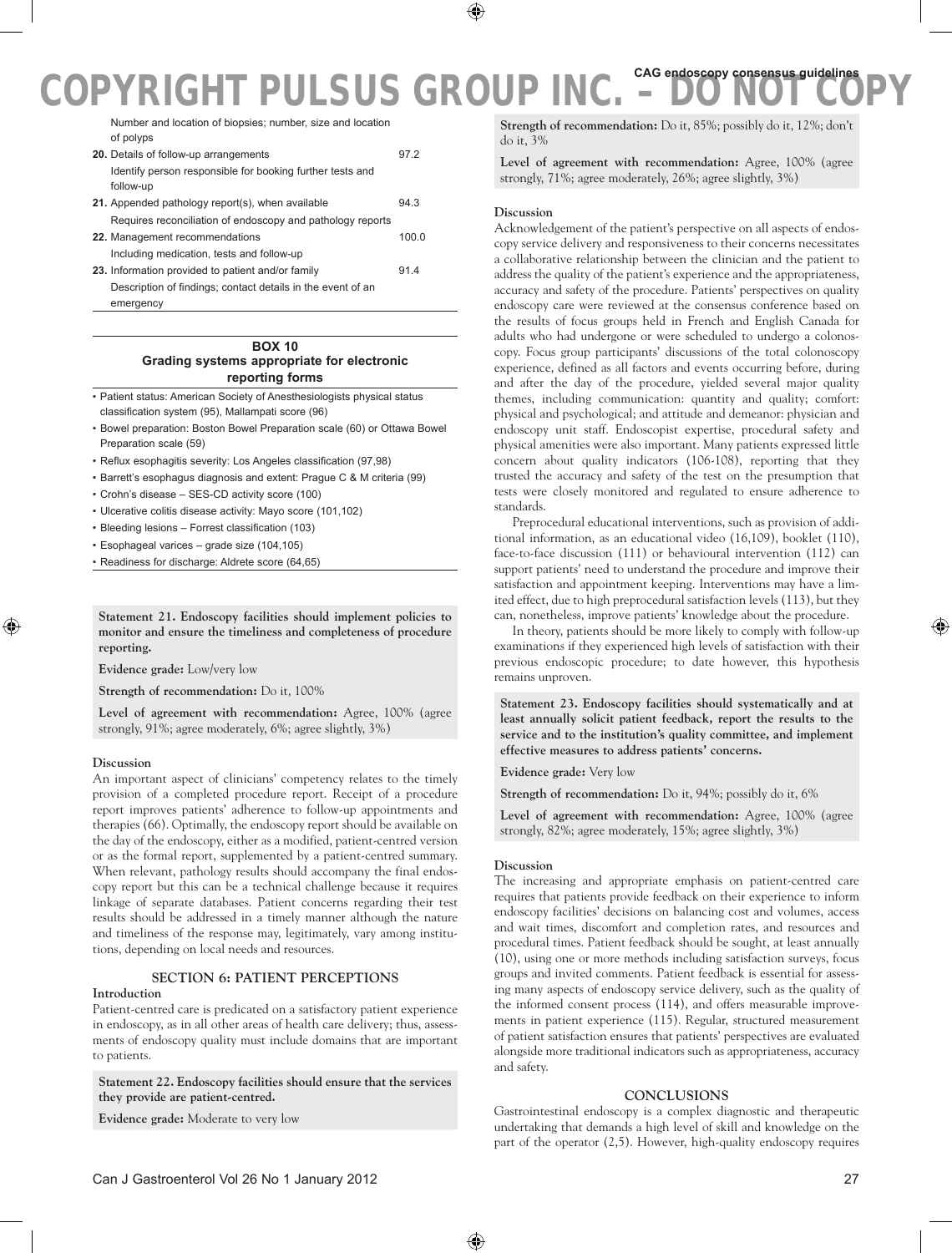more than a skilled operator – the delivery of high-quality endoscopy services, in a cost-effective manner consistent with the broader needs of a health care system, requires a formal quality improvement framework that addresses all aspects of endoscopy service delivery from the patient's initial contact with a health care provider (eg, the identification of family history of colon cancer in an asymptomatic individual) through to documentation of long-term outcomes (eg, freedom from colon cancer over decades). Recognition of the patient as the focus of the endoscopy process provides a structure for integrating the efforts of the many diverse disciplines whose contribution is needed to ensure a high-quality service.

The fundamental principle underlying high-quality health care is the need for an iterative feedback loop centred on the patient's needs. The feedback loop requires identification of the patient's needs, measurement of the extent to which these needs are met, intervention to ensure that unmet needs are addressed and reassessment of the patient's needs after intervention. The GRS (10) is a quality improvement tool that enables the adoption of iterative quality improvement processes in endoscopy, supported by the identification of quality and safety indicators relevant to specific aspects of service delivery.

Whenever possible, health care recommendations are based on the highest quality evidence available. Outcomes of this consensus conference confirm that there is a paucity of high-grade evidence relevant to endoscopy service delivery. However, among a large multidisciplinary group of health care professionals, there was a high level of agreement on key features that should be addressed to improve endoscopy quality. The fact that the supporting evidence was generally graded as 'low' or 'very low' does not indicate that the recommendations, themselves, are weak; it indicates, rather, the need for concerted, widespread efforts to document the short- and long-term effects of adopting new quality improvement processes in endoscopy.

The consensus process, presented in the current report, provides the framework for a quality improvement structure in endoscopy based on explicit recommendations that will support systematic monitoring, assessment and modifications in endoscopy service delivery; this framework is intended to yield benefits for all patients whose care may be affected by the practice of gastrointestinal endoscopy.

**Acknowledgements:** The authors thank Sandra Daniels, Palma Colacino and Paul Sinclair from the CAG for organizing the meeting, Dr Catherine Hill and Dr Anja Becher from Oxford PharmaGenesis Ltd™ for writing assistance, and Dr Khurram Khan for his work in grading the evidence.

# **Appendix**

### **List of attendees**

**Voting chair:** David Armstrong, Hamilton, Ontario.

**Nonvoting moderator:** Jon Meddings, Calgary, Alberta.

**Voting steering committee:** Alan Barkun, Montreal, Quebec; Ron Bridges, Calgary; Rose Carter, Edmonton, Alberta; Chris de Gara, Edmonton; Catherine Dubé, Calgary; Robert Enns, Vancouver, British Columbia; Roger Hollingworth, Mississauga, Ontario; Don MacIntosh, Halifax, Nova Scotia.

**Voting participants:** Doug Bair, Oakville, Ontario; Simon Bergman, Montreal; Mark Borgaonkar, St John's, Newfoundland and Labrador; Peter Cotton, Charleston, South Carolina, USA; Sylviane Forget, Montreal; Alan Forster, Ottawa, Ontario; George Ghattas, Montreal; Michael Gould, Etobicoke, Ontario; Pierre Hallé, Quebec City, Quebec; Robert Hilsden, Calgary; Lawrence Hookey, Kingston, Ontario; Betty Kennah, Hamilton; Ernst Kuipers, Rotterdam, The Netherlands; Eoin Lalor, Edmonton; Tammy MacDonald, Halifax; Gary May, Toronto, Ontario; Tony Nestel, Bridgewater, Nova Scotia; Neely Panton, Vancouver; Victor Plourde, Montreal; Craig Render, Kelowna, British Columbia; Dan Sadowski, Edmonton; Harminder Singh, Winnipeg, Manitoba; Jennifer Telford, Vancouver; Jill Tinmouth, Toronto; Frances Tse, Hamilton; Roland Valori, London, United Kingdom.

**Advisors:** Bret Peterson, Rochester, Minnesota, USA; Linda Rabeneck, Toronto, Ontario.

**Nonvoting observers:** Bernard Badley, Colorectal Cancer Prevention Program, Cancer Care Nova Scotia, Nova Scotia; Judy Budgell, Department of Health and Community Services, Government of Newfoundland and Labrador, Newfoundland and Labrador; Ford Bursey, Memorial University, St John's, Newfoundland and Labrador; Tanya Chawla, Colonoscopy Program at the Joint Department of Medical Imaging, Mount Sinai Hospital, Toronto; Surinder Dhaliwal, McMaster University Medical Centre, Hamilton; Dan Faulkner, The College of Physicians and Surgeons of Ontario, Toronto; Susan Fekete, Canadian Partnership Against Cancer, Ontario; Wade Hillier, The College of Physicians and Surgeons of Ontario, Toronto; Nasir Jaffer, Department of Medical Imaging, Mount Sinai Hospital, Toronto; Margaret Keresteci, Canadian Partnership Against Cancer, Ontario; Jeff Kolbasnik, Ontario Association of General Surgeons, Ontario; Grigorios Leontiadis, McMaster University Medical Centre, Hamilton; Marnie MacKinnon, Cancer Care Ontario, Toronto; Diane Major, Institut National de Santé Publique du Québec, Quebec; Robin Reece, The College of Physicians and Surgeons of Ontario, Toronto; Janice Sanger, Department of Health and Community Services, Government of Newfoundland and Labrador, Newfoundland and Labrador; Giles Stevenson, McMaster University, Hamilton; Ross Stimpson, Manitoba CRC Screening Program Cancer Care, Manitoba.

#### **Working groups**

**Quality indicators:** Robert Enns (Lead), Craig Render, Harminder Singh, Jennifer Telford.

**Safety indicators:** Mark Borgaonkar (Lead), Roger Hollingworth, Lawrence Hookey, Ernst Kuipers.

**Endoscopic reporting:** Alan Barkun (Lead), Pierre Hallé, Jill Tinmouth.

**Ethics:** Sylviane Forget (Lead), David Armstrong, Rose Carter, Nanda Gopinath, Cliff Ottaway.

**Training and credentials/privileges:** Ron Bridges (Lead), Chris de Gara, Gary May, Frances Tse, Peter Cotton (expert resource).

**Monitoring and quality assurance:** Ron Bridges (Lead), Rose Carter, Neely Panton, Dan Sadowski, Roland Valori (expert resource).

**GRS:** Don MacIntosh (Lead), Catherine Dubé, Roger Hollingworth, Georges Ghattas, Sander van Zanten, Roland Valori (expert resource).

**The patient's perspective:** Catherine Dubé (Lead), David Armstrong, Alan Barkun, Surinder Dhaliwal, Robert Hilsden, Maida Sewitch.

# **Conflict of interest/study support**

**Guarantor of the article:** David Armstrong.

**Specific author contributions:** All authors played a role in providing the content for the manuscript (see 'working groups', above). All authors approved the final draft of the manuscript.

**Financial support:** The meeting was supported by Canadian Partnership Against Cancer/Partenariat Canadien Contre le Cancer and Canadian Institutes of Health Research/Instituts de Recherche en Santé du Canada: Institute of Nutrition, Metabolism, and Diabetes. Honoraria for participation were provided to the international experts and for participants who were not members of the CAG. Travel and accommodation was provided for all participants.

POTENTIAL COMPETING INTERESTS: No industry or government relationships to report: D Armstrong, M Borgaonkar, R Bridges, R Carter, P Cotton, C de Gara, A Forster, P Hallé, R Hilsden, R Hollingworth, B Kennah, E Kuipers, E Lalor, D MacIntosh, J Meddings, T MacDonald, T Nestel, B Petersen, V Ploude, L Rabeneck, C Render, D Sadowski, H Singh, J Telford, J Tinmouth, R Valori. **Advisory board:**  Olympus (R Enns), Merck (S Forget). **Consultation fees:** Ethicon Endosurgical (N Panton), Johnson & Johnson (M Gould), Takeda (A Barkun), Oakville Endoscopy Centre – partner and active clinical practice/OHIP billings (D Bair).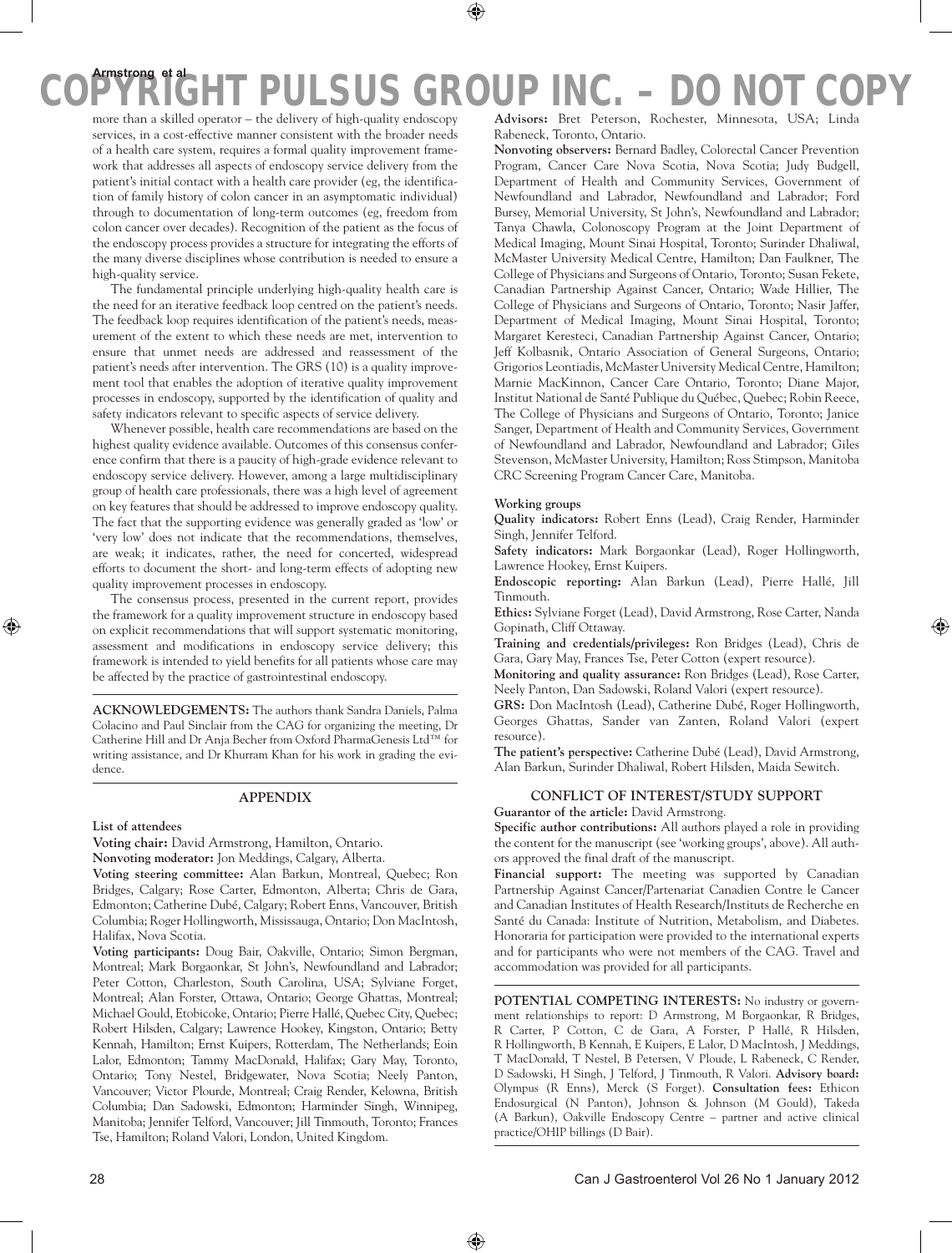**Research grants/clinical trial funding:** Boston Scientific (A Barkun), Olympus (C Dubé), UCB – Data Safety Monitoring Board (S Forget). **Speakers' bureau:** Abbott (S Forget, M Gould), AstraZeneca (A Barkun), Nestlé (S Forget), Olympus (A Barkun).

# **References**

- 1. Valori R, Barton R. BSG quality and safety indicators for endoscopy. JAG: Joint Advisory Group on GI Endoscopy 2007:1-13.
- 2. Faigel DO, Pike IM, Baron TH, et al. Quality indicators for gastrointestinal endoscopic procedures: An introduction. Gastrointest Endosc 2006;63:S3-9.
- 3. Faigel DO, Cotton PB. The London OMED position statement for credentialing and quality assurance in digestive endoscopy. Endoscopy 2009;41:1069-74.
- 4. Eisen GM, Baron TH, Dominitz JA, et al. Methods of granting hospital privileges to perform gastrointestinal endoscopy. Gastrointest Endosc 2002;55:780-3.
- 5. Armstrong D, Enns R, Ponich T, Romagnuolo J, Springer J, Barkun AN. Canadian credentialing guidelines for endoscopic privileges: An overview. Can J Gastroenterol 2007;21:797-801.
- 6. Springer J, Enns R, Romagnuolo J, Ponich T, Barkun AN, Armstrong D. Canadian credentialing guidelines for endoscopic retrograde cholangiopancreatography. Can J Gastroenterol 2008;22:547-51.
- 7. Romagnuolo J, Enns R, Ponich T, Springer J, Armstrong D, Barkun AN. Canadian credentialing guidelines for colonoscopy. Can J Gastroenterol 2008;22:17-22.
- 8. Enns R, Romagnuolo J, Ponich T, Springer J, Armstrong D, Barkun AN. Canadian credentialing guidelines for flexible sigmoidoscopy. Can J Gastroenterol 2008;22:115-9.
- 9. International Agency for Research on Cancer. European guidelines for quality assurance in colorectal cancer screening and diagnosis. 1st edn, 2010. Luxembourg: World Health Organization
- 10. Global Rating Scale. 2008. <http://www.grs.nhs.uk/> (Accessed on August 25, 2011).
- 11. The AGREE collaboration. Development and validation of an international appraisal instrument for assessing the quality of clinical practice guidelines: the AGREE project. Qual Saf Health Care 2003;12:18-23.
- 12. Guyatt GH, Oxman AD, Vist GE, et al. GRADE: An emerging consensus on rating quality of evidence and strength of recommendations. BMJ 2008;336:924-6.
- 13. Brozek J, Oxman A, Schünemann H. GRADEpro. Version 3.2 for Windows, 2008.
- 14. Lu Y, Jones D, Barkun A, Enns R, Sinclair P, Martel M. Is it ethical to silence expertise in the development of clinical practice guidelines? Report and analysis from an international consensus conference. Can J Gastroenterol 2011;25(Suppl A):A167.
- 15. Agre P, Kurtz RC, Krauss BJ. A randomized trial using videotape to present consent information for colonoscopy. Gastrointest Endosc 1994;40:271-6.
- 16. Luck A, Pearson S, Maddern G, Hewett P. Effects of video information on precolonoscopy anxiety and knowledge: A randomised trial. Lancet 1999;354:2032-5.
- 17. Jabbar A, Wright R. Effects of video information on pre-colonoscopy anxiety and knowledge: A randomized trial. Gastrointest Endosc 2001;53:140-2.
- 18. Shaw MJ, Beebe TJ, Tomshine PA, Adlis SA, Cass OW. A randomized, controlled trial of interactive, multimedia software for patient colonoscopy education. J Clin Gastroenterol 2001;32:142-7.
- 19. Huntley JS, Shields DA, Stallworthy NK. Consent obtained by the Junior House Officer – is it informed? J Royal Soc Med 1998;91:528-30.
- 20. Segarajasingam DS, Pawlik J, Forbes GM. Informed consent in direct access colonoscopy. J Gastroenterol Hepatol. 2007;22:2081-5.
- 21. Dafnis G, Ekbom A, Pahlman L, Blomqvist P. Complications of diagnostic and therapeutic colonoscopy within a defined population in Sweden. Gastrointest Endosc 2001;54:302-9.
- 22. Tran DQ, Rosen L, Kim R, Riether RD, Stasik JJ. Actual colonoscopy: What are the risks of perforation? Am Surg 2001;67:845-8.
- 23. Rex DK, Cutler CS, Lemmel GT, et al. Colonoscopic miss rates of adenomas determined by back-to-back colonoscopies. Gastroenterology 1997;112:24-8.
- **COPYRIGHT PULSUS GROUP INC. DO NOT COPY** 24. Bilotta JJ, Floyd JL, Waye JD. Arterial oxygen desaturation during ambulatory colonoscopy: Predictability, incidence, and clinical
	- insignificance. Gastrointest Endosc 1990;36(3 Suppl):S52-8. 25. Eckardt AJ, Swales C, Bhattacharya K, et al. Open access colonoscopy in the training setting: Which factors affect patient satisfaction and pain? Endoscopy 2008;40:98-105.
	- 26. Elfant AB, Korn C, Mendez L, Pello MJ, Peikin SR. Recall of informed consent after endoscopic procedures. Dis Colon Rectum 1995;38:1-3.
	- 27. Kimmery MB, Burnett DA, Carr-Locke DL, et al. Transmission of infection by gastrointestinal endoscopy. Gastrointest Endosc 1993;39:885-8.
	- 28. US Food and Drug Administration. Preventing cross-contamination in endoscope processing: safety communication from FDA, CDC, and the VA. 2009. <www.fda.gov/MedicalDevices/Safety/ AlertsandNotices/ucm190273.htm> (Accessed on October 2, 2011).
	- 29. American Society for Gastrointestinal Endoscopy. Appropriate use of gastrointestinal endoscopy: A consensus statement from the American Society for Gastrointestinal Endoscopy. Gastrointest Endosc 2000;52:831-7.
	- 30. Vader J-P, Froehlich F, Dubois RW, et al. European Panel on the Appropriateness of Gastrointestinal Endoscopy (EPAGE): Conclusion and WWW Site. Endoscopy 1999;31:687-694.
	- 31. Froehlich F, Repond C, Mullhaupt B, et al. Is the diagnostic yield of upper GI endoscopy improved by the use of explicit panel-based appropriateness criteria? Gastrointest Endosc 2000;52:333-41.
	- 32. Morini S, Hassan C, Meucci G, Toldi A, Zullo A, Minoli G. Diagnostic yield of open access colonoscopy according to appropriateness. Gastrointest Endosc 2001;54:175-9.
	- 33. Quine MA, Bell GD, McCloy RF, Devlin HB, Hopkins A. Appropriate use of upper gastrointestinal endoscopy – a prospective audit. Steering Group of the Upper Gastrointestinal Endoscopy Audit Committee. Gut 1994;35:1209-14.
	- 34. John BJ, Irukulla S, Pilgrim G, Swift I, Abulafi AM. Surveillance colonoscopies for colorectal polyps – too often, too many! An audit at a large district general hospital. Colorectal Dis 2008;10:898-900.
	- 35. Pickard M, Dewar EP, Kapadia RC, Khan RB, Hutchinson IF, Nejim A. Follow up of patients with colorectal polyps: Are the BSG guidelines being adhered to? Colorectal Dis 2007;9:203-6.
	- 36. Mysliwiec PA, Brown ML, Klabunde CN, Ransohoff DF. Are physicians doing too much colonoscopy? A national survey of colorectal surveillance after polypectomy. Ann Intern Med 2004;141:264-71.
	- 37. Saini SD, Nayak RS, Kuhn L, Schoenfeld P. Why don't gastroenterologists follow colon polyp surveillance guidelines?: Results of a national survey. J Clin Gastroenterol 2009;43:554-8.
	- 38. Barkun AN, Bardou M, Kuipers EJ, et al. International consensus recommendations on the management of patients with nonvariceal upper gastrointestinal bleeding. Ann Intern Med 2010;152:101-13.
	- 39. Dellon ES, Lippmann QK, Sandler RS, Shaheen NJ. Gastrointestinal endoscopy nurse experience and polyp detection during screening colonoscopy. Clin Gastroenterol Hepatol 2008;6:1342-7.
	- 40. Harewood GC, Chrysostomou K, Himy N, Leong WL. A "time-and-motion" study of endoscopic practice: Strategies to enhance efficiency. Gastrointest Endosc 2008;68:1043-50.
	- 41. Buchan J, Dal Poz MR. Skill mix in the health care workforce: Reviewing the evidence. Bull World Health Organ 2002;80:575-80.
	- 42. Wilson W, Taubert KA, Gewitz M, et al. Prevention of infective endocarditis: Guidelines from the American Heart Association: A guideline from the American Heart Association Rheumatic Fever, Endocarditis, and Kawasaki Disease Committee, Council on Cardiovascular Disease in the Young, and the Council on Clinical Cardiology, Council on Cardiovascular Surgery and Anesthesia, and the Quality of Care and Outcomes Research Interdisciplinary Working Group. Circulation 2007;116:1736-54.
	- 43. Allison MC, Sandoe JA, Tighe R, Simpson IA, Hall RJ, Elliott TS. Antibiotic prophylaxis in gastrointestinal endoscopy. Gut 2009;58:869-80.
	- 44. Anderson MA, Ben-Menachem T, Gan SI, et al. Management of antithrombotic agents for endoscopic procedures. Gastrointest Endosc 2009;70:1060-70.
	- 45. Joshi GP, Chung F, Vann MA, , et al. Society for Ambulatory Anesthesia consensus statement on perioperative blood glucose management in diabetic patients undergoing ambulatory surgery. Anesth Analg 2010;111:1378-87.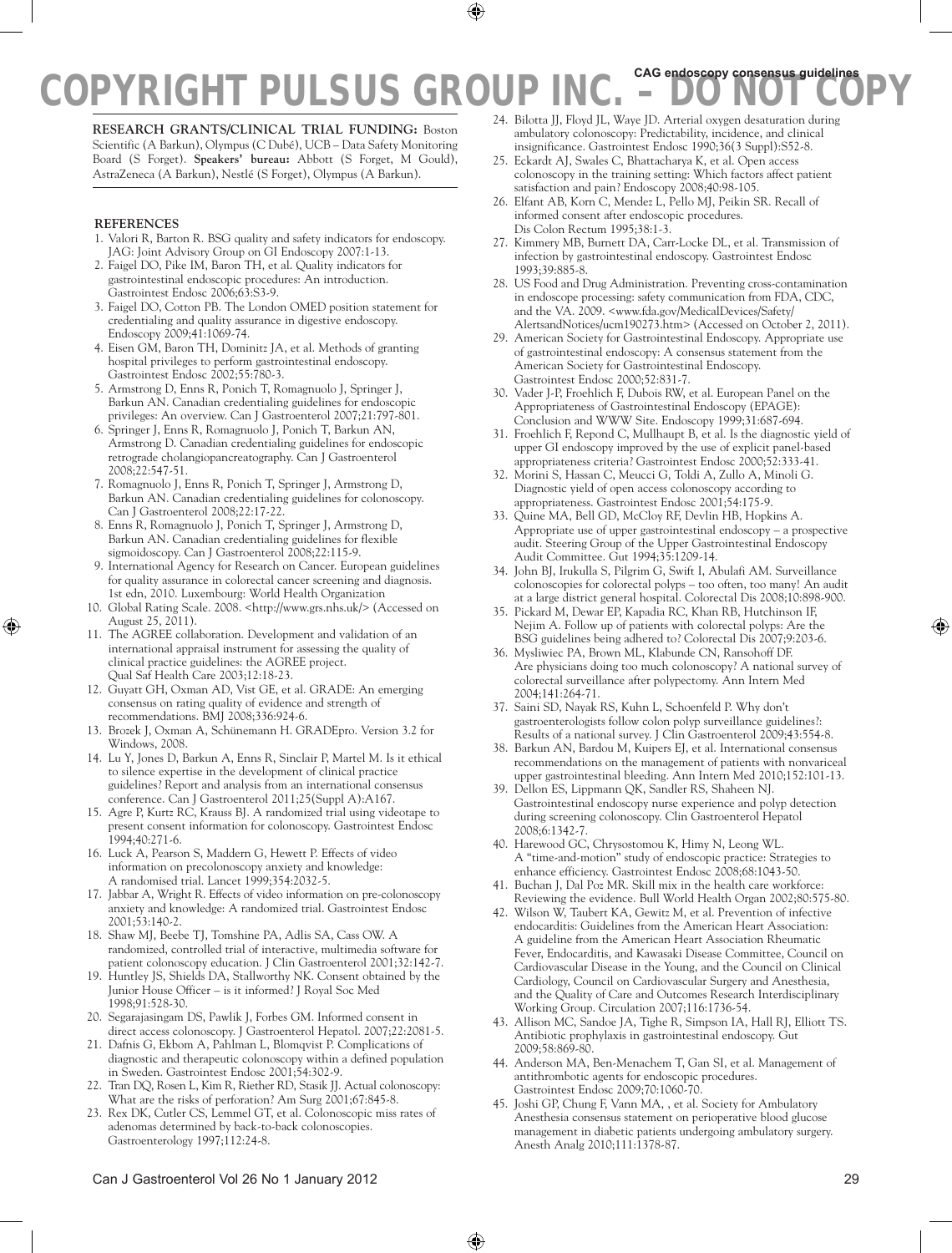# **Armstrong et al**

- **COPYRIGHT PULSUS GROUP INC.** DO NOT COPYRIGHT PULSUS GROUP INC. DO NOT COPYRIGHT PUBLIC COPYRIGHT PUBLIC COPYRIGHT PUBLIC COPYRIGHT PUBLIC COPYRIGHT PUBLIC COPYRIGHT PUBLIC COPYRIGHT PUBLIC COPYRIGHT PUBLIC COPYRIGHT 46. Vann MA. Perioperative management of ambulatory surgical patients with diabetes mellitus. Curr Opin Anaesthesiol 2009;22:718-24.
	- 47. Lichtenstein DR, Jagannath S, Baron TH, et al; Standards of Practice Committee of the American Society for Gastrointestinal Endoscopy. Sedation and anesthesia in GI endoscopy. Gastrointest Endosc 2008;68:815-26.
	- 48. Haynes AB, Weiser TG, Berry WR, et al. A surgical safety checklist to reduce morbidity and mortality in a global population. N Engl J Med 2009;360:491-9.
	- 49. Smith L, Rembacken BJ. What are the characteristics of a good colonoscopist? Endoscopy 2007;39(Suppl 1):A369.
	- 50. Rex DK. Still photography versus videotaping for documentation of cecal intubation: A prospective study. Gastrointest Endosc 2000;51:451-9.
	- 51. Thomas-Gibson S. The caecum or not the caecum? Eur J Gastroenterol Hepatol 2008;20:500-2.
	- 52. Ball JE, Osbourne J, Jowett S, Pellen M, Welfare MR. Quality improvement programme to achieve acceptable colonoscopy completion rates: Prospective before and after study. BMJ 2004;329:665-7.
	- 53. Rabeneck L, Rumble RB, Axler J, et al. Cancer Care Ontario Colonoscopy Standards: standards and evidentiary base. Can J Gastroenterol 2007;21 (Suppl D):5D-24D.
	- 54. Denis B, Weiss A-M, Peter A, Bottlaender J, Chiappa P. Quality assurance and gastrointestinal endoscopy: An audit of 500 colonoscopic procedures. Gastroenterol Clin Biol 2004;28:1245-55.
	- 55. Radaelli F, Meucci G, Sgroi G, Minoli G. Technical performance of colonoscopy: The key role of sedation/analgesia and other quality indicators. Am J Gastroenterol 2008;103:1122-30.
	- 56. Pitetti R, Davis PJ, Redlinger R, White J, Wiener E, Calhoun KH. Effect on hospital-wide sedation practices after implementation of the 2001 JCAHO procedural sedation and analgesia guidelines. Arch Pediatr Adolesc Med 2006;160:211-6.
	- 57. Conigliaro R, Rossi A. Implementation of sedation guidelines in clinical practice in Italy: Results of a prospective longitudinal multicenter study. Endoscopy 2006;38:1137-43.
	- 58. Kim WH, Cho YJ, Park JY, Min PK, Kang JK, Park IS. Factors affecting insertion time and patient discomfort during colonoscopy. Gastrointest Endosc 2000;52:600-5.
	- 59. Rostom A, Jolicoeur E. Validation of a new scale for the assessment of bowel preparation quality. Gastrointest Endosc 2004;59:482-6.
	- 60. Lai EJ, Calderwood AH, Doros G, Fix OK, Jacobson BC. The Boston bowel preparation scale: A valid and reliable instrument for colonoscopy-oriented research. Gastrointest Endosc 2009;69:620-5.
	- 61. Barclay RL, Vicari JJ, Doughty AS, Johanson JF, Greenlaw RL. Colonoscopic withdrawal times and adenoma detection during screening colonoscopy. N Engl J Med. 2006;355:2533-41.
	- 62. Barclay RL, Vicari JJ, Greenlaw RL. Effect of a time-dependent colonoscopic withdrawal protocol on adenoma detection during screening colonoscopy. Clin Gastroenterol Hepatol 2008;6:1091-8.
	- 63. Lugay M, Otto G, Kong M, Mason DJ, Wilets I. Recovery time and safe discharge of endoscopy patients after conscious sedation. Gastroenterol Nurs 1996;19:194-200.
	- 64. Aldrete JA, Kroulik D. A postanesthetic recovery score. Anesth Analg 1970;49:924-34.
	- 65. Aldrete JA. The post-anesthesia recovery score revisited. J Clin Anesth 1995;7:89-91.
	- 66. Spodik M, Goldman J, Merli K, Walker C, Alpini B, Kastenberg D. Providing an endoscopy report to patients after a procedure: A low-cost intervention with high returns. Gastrointest Endosc 2008;67:103-11.
	- 67. Alberta. Evidence Act, RSA, 2000, c.A-18 s.19.
	- 68. British Columbia. Evidence Act, RSBC, 1996, c.124 s.51.
	- 69. Manitoba. Evidence Act, RSM. 1987, c.E150 ss.9&10.
	- 70. New Brunswick. Evidence Act, RSNB, 1973, c.E-11 s.43.
	- 71. Newfoundland and Labrador. Evidence Act, RSNL, 1990, c.E-16, s.8.1.
	- 72. Northwest Territories. Evidence Act, RSNWT, 1988, c.E-18, ss.13&14.
	- 73. Nova Scotia. Evidence Act, RSNS, 1989, c.154 s.60.
	- 74. Nunavut. Evidence Act, RSNWT, 1988, c.E-8 s.14.
	- 75. Ontario. Quality of Care Information Protection Act, SO, 2004, c.3 Schedule B, ss. 1&5.
	- 76. Quebec. An Act Respecting Health Services and Social Services, RSQ, c.S-4.2 ss.183.1, 183.2 and 183.3.
- 77. Yukon. Evidence Act, RSY, 2002, c.78 s.13.
- 78. American College of Surgeons. ACS National Surgical Quality Improvement Program. 2006.
- International Conference on Harmonisation of Technical Requirements for Registration of Pharmaceuticals for Human Use. ICH Harmonised tripartite guideline for good clinical practice. Federal Register, May 9, 1997;90:25961-709.
- 80. Faigel DO. Quality, competency and endosonography. Endoscopy 2006;38(Suppl 1):S65-9.
- 81. Spier BJ, Durkin ET, Walker AJ, Foley E, Gaumnitz EA, Pfau PR. Surgical resident's training in colonoscopy: Numbers, competency, and perceptions. Surg Endosc 2010;24:2556-61.
- 82. Spier BJ, Benson M, Pfau PR, Nelligan G, Lucey MR, Gaumnitz EA. Colonoscopy training in gastroenterology fellowships: Determining competence. Gastrointest Endosc 2010;71:319-24.
- 83. Armstrong D, Barkun AN, Chen Y, et al. Access to specialist gastroenterology care in Canada: The Practice Audit in Gastroenterology (PAGE) Wait Times Program. Can J Gastroenterol 2008;22:155-60.
- 84. Armstrong D, Hollingworth R, Gardiner T, et al. Practice Audit in Gastroenterology (PAGE) program: A novel approach to continuing professional development. Can J Gastroenterol 2006;20:405-10.
- 85. Armstrong D, Hollingworth R, Macintosh D, et al. Point-of-care, peer-comparator colonoscopy practice audit: The Canadian Association of Gastroenterology Quality Program – Endoscopy. Can J Gastroenterol 2011;25:13-20.
- 86. Leddin D, Armstrong D, Barkun AN, et al. Access to specialist gastroenterology care in Canada: Comparison of wait times and consensus targets. Can J Gastroenterol 2008;22:161-7.
- 87. Grassini M, Verna C, Battaglia E, Niola P, Navino M, Bassotti G. Education improves colonoscopy appropriateness. Gastrointest Endosc 2008;67:88-93.
- 88. Coriat R, Pommaret E, Chryssostalis A, et al. Quality control of colonoscopy procedures: A prospective validated method for the evaluation of professional practices applicable to all endoscopic units. Gastroenterol Clin Biol 2009;33:103-8.
- 89. Taylor KM, Arajs K, Rouse T, Harris AW. Prospective audit of colonoscopy quality in Kent and Medway, UK. Endoscopy 2008;40:291-5.
- 90. Rabeneck L, Paszat LF, Hilsden RJ, et al. Bleeding and perforation after outpatient colonoscopy and their risk factors in usual clinical practice. Gastroenterology 2008;135:1899-906.
- 91. de Lange T, Moum BA, Tholfsen JK, Larsen S, Aabakken L. Standardization and quality of endoscopy text reports in ulcerative colitis. Endoscopy 2003;35:835-40.
- 92. Robertson DJ, Lawrence LB, Shaheen NJ, et al. Quality of colonoscopy reporting: a process of care study. Am J Gastroenterol 2002;97:2651-6.
- 93. Soekhoe JK, Groenen MJ, van Ginneken AM, et al. Computerized endoscopic reporting is no more time-consuming than reporting with conventional methods. Eur J Intern Med 2007;18:321-5.
- 94. Groenen MJ, Ajodhia S, Wynstra JY, et al. A cost-benefit analysis of endoscopy reporting methods: Handwritten, dictated and computerized. Endoscopy 2009;41:603-9.
- 95. American Society of Anesthesiologists. ASA Physical Status Classification System. <www.asahq.org/clinical/physicalstatus.htm> (Accessed on October 2, 2011).
- 96. Mallampati SR, Gatt SP, Gugino LD, et al. A clinical sign to predict difficult tracheal intubation: a prospective study. Can Anaesth Soc J 1985;32:429-34.
- 97. Lundell LR, Dent J, Bennett JR, et al. Endoscopic assessment of oesophagitis: Clinical and functional correlates and further validation of the Los Angeles classification. Gut 1999;45:172-80.
- 98. Armstrong D, Bennett JR, Blum AL, et al. The endoscopic assessment of esophagitis: A progress report on observer agreement. Gastroenterology 1996;111:85-92.
- 99. Sharma P, Dent J, Armstrong D, et al. The development and validation of an endoscopic grading system for Barrett's esophagus: The Prague C & M criteria. Gastroenterology 2006;131:1392-9.
- 100. Daperno M, D'Haens G, Van Assche G, et al. Development and validation of a new, simplified endoscopic activity score for Crohn's disease: The SES-CD. Gastrointest Endosc 2004;60:505-12.
- 101. D'Haens G, Sandborn WJ, Feagan BG, et al. A review of activity indices and efficacy end points for clinical trials of medical therapy in adults with ulcerative colitis. Gastroenterology 2007;132:763-86.